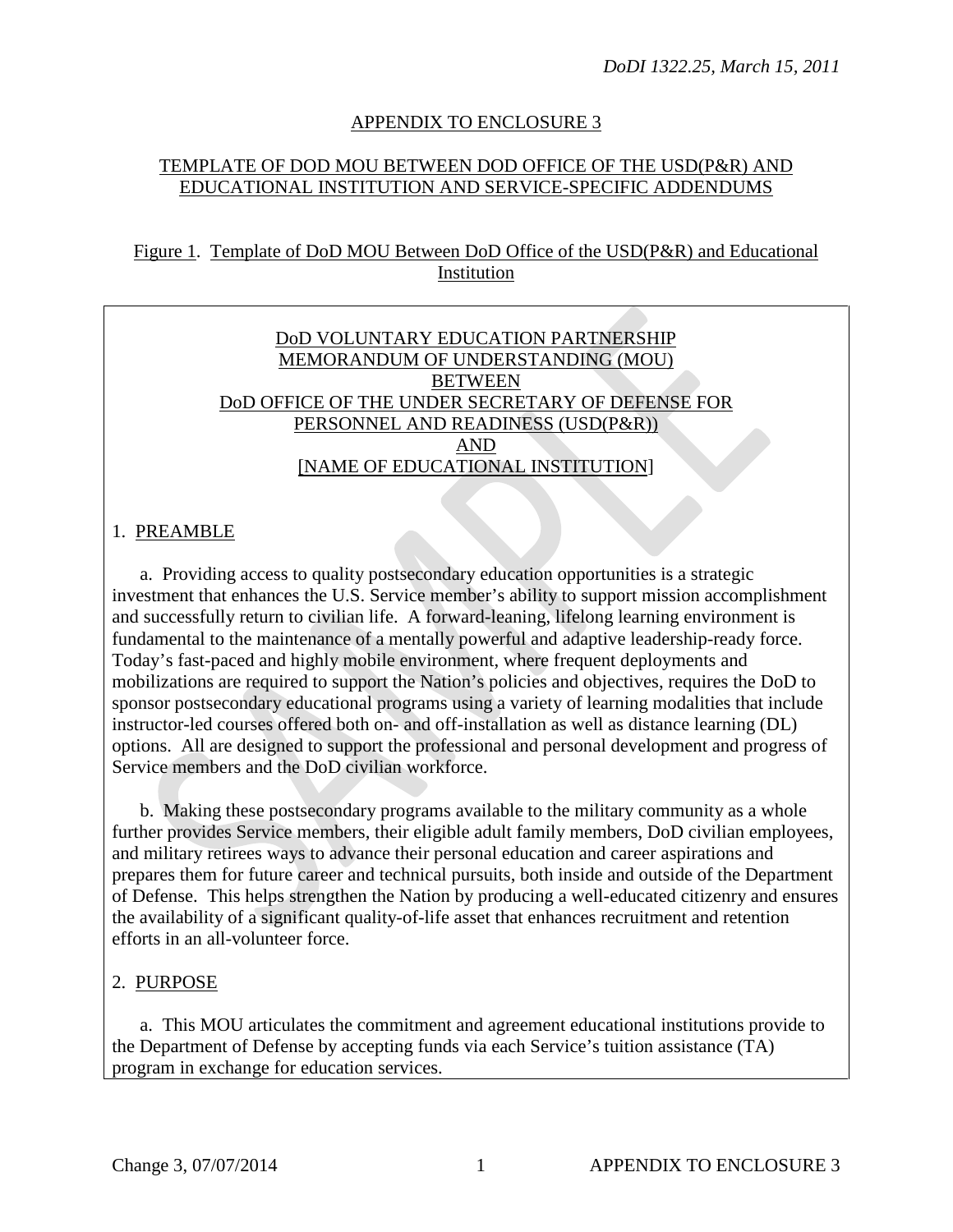b. This MOU is not an obligation of funds, guarantee of program enrollments by DoD personnel, their eligible adult family members, DoD civilian employees, or retirees in an educational institution's academic programs, or a guarantee for DoD installation access.

c. This MOU covers courses delivered by educational institutions through all modalities. These include, but are not limited to, classroom instruction, distance education (e.g., Web-based, CD-ROM, or multimedia) and correspondence courses.

d. This MOU includes high school programs, academic skills programs, and adult education programs for military personnel and their eligible adult family members.

e. This MOU articulates regulatory and governing directives and instructions:

(1) Eligibility of DoD recipients is governed by federal law, DoD Instruction (DoDI) 1322.25, DoD Directive 1322.08E, and the cognizant Military Service's policies, regulations, and fiscal constraints.

(2) Postsecondary educational programs provided to Service members using TA on DoD installations outside of the United States will be operated in accordance with guidance from DoDI 1322.25; DoDI 1322.19; section 1212 of Public Law 99-145, as amended by section 518 of Public Law 101-189; and under the terms of the Tri-Services contract currently in effect.

f. This MOU is subject at all times to Federal law and the rules, guidelines, and regulations of the Department of Defense. Any conflicts between this MOU and such Federal law, rules, guidelines, and regulations will be resolved in favor of the Federal law, rules, guidelines, or regulations.

## 3. EDUCATIONAL INSTITUTION (INCLUDING CERTIFICATE AND DEGREE GRANTING EDUCATIONAL INSTITUTIONS) REQUIREMENTS FOR TA. Educational institutions must:

a. Sign and adhere to the requirements of this MOU, including Service-specific addendums as appropriate, prior to being eligible to receive TA payments.

(1) Those educational institutions that have a current Voluntary Education Partnership MOU with the Department of Defense will sign this MOU:

(a) At the expiration of their current MOU (renewal);

(b) At the request of the Department of Defense or the specific Military Service holding a separate current MOU. The DoD Voluntary Education Partnership MOU (which includes the Service-specific addendums) is required for an educational institution to participate in the DoD TA Program. An "installation MOU" (which is separate from this MOU) is only required if an educational institution is operating on a DoD installation. The installation MOU: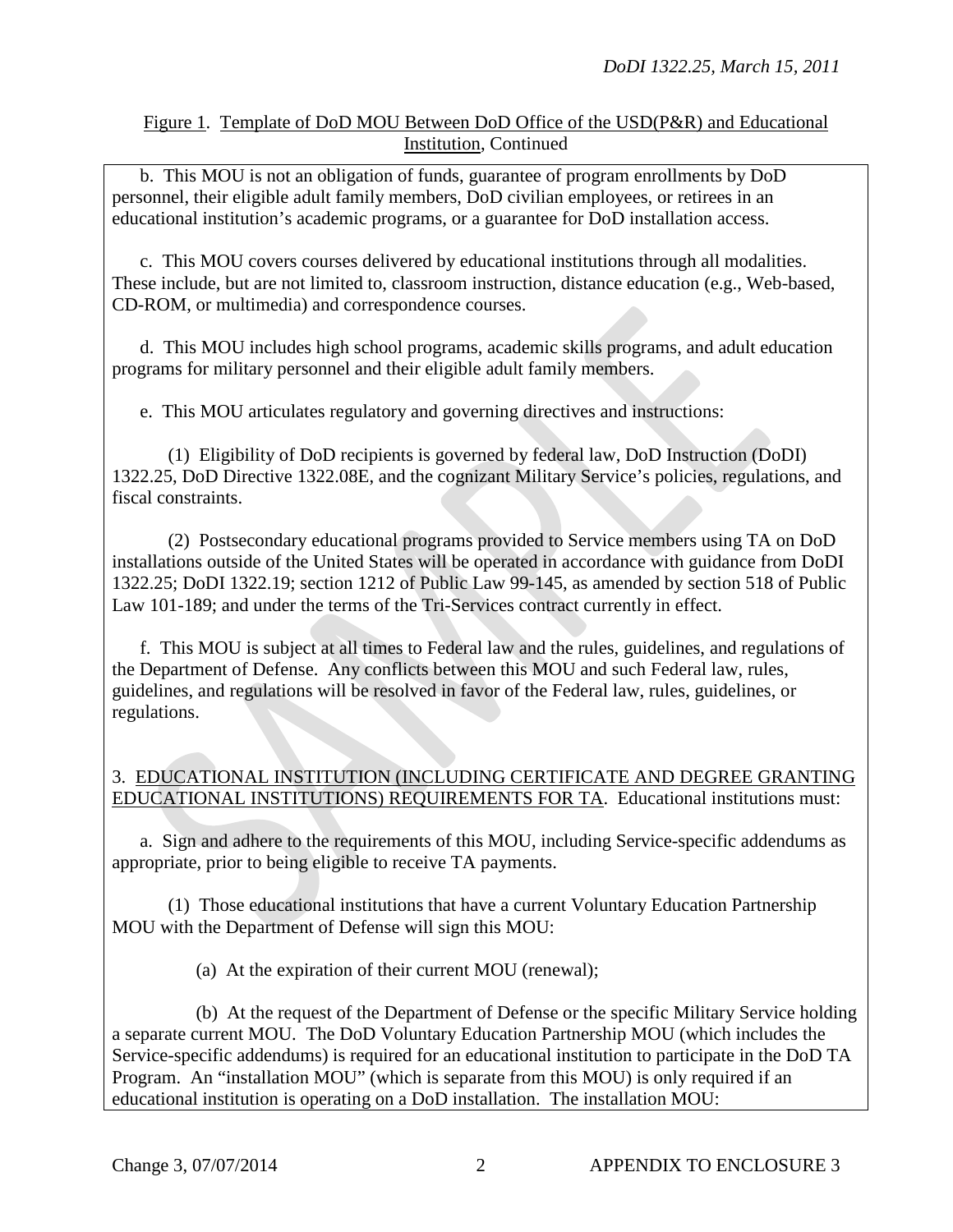1. Contains the installation-unique requirements that the responsible education advisor coordinated, documented, and retained; is approved by the appropriate Service voluntary education representative; and is presented to the installation commander for final approval.

2. Cannot conflict with the DoD Voluntary Education Partnership MOU and governing regulations.

(2) Educational institutions must comply with this MOU and the requirements in Servicespecific addendums that do not conflict with governing Federal law and rules, guidelines, and regulations, which include, but are not limited to, Title10 of the United States Code; DoD Directive 1322.08E, "Voluntary Education Programs for Military Personnel"; DoD Instruction 1322.25, "Voluntary Education Programs"; DoDI 1322.19, "Voluntary Education Programs in Overseas Areas"; and all DoD installation requirements imposed by the installation commander if the educational institution has been approved to operate on a particular base. Educational institutions failing to comply with the requirements set forth in this MOU may receive a letter of warning, be denied the opportunity to establish new programs, have their MOU terminated, be removed from the DoD installation, and may have the approval of the issuance of TA withdrawn by the Service concerned.

b. Be accredited by a national or regional accrediting agency recognized by ED, approved for VA funding, and certified to participate in federal student aid programs through ED under Title IV of the Higher Education Act of 1965.

c. Comply with the regulatory guidance provided by the Department of Defense and the Services.

d. Comply with state authorization requirements consistent with regulations issued by ED, including 34 C.F.R. 600.9. Educational institutions must meet all State laws as they relate to distance education as required.

e. Participate in the Third Party Education Assessment process when requested. This requirement applies not only to educational institutions providing courses on DoD installations, but also to those educational institutions that provide postsecondary instruction located off the DoD installation or via DL. Educational institutions may be selected for Third Party Education Assessment based on provider offerings (on-installation, off-installation, or DL), education benefits received (large provider in terms of enrollments or TA funds), or an observed promising practice. Educational institutions may also be selected as a result of reports of non-compliance with the DoD Voluntary Education Partnership MOU, complaint(s) received, or negative information received from other government agencies and regulators. Educational institutions demonstrating an unwillingness to resolve findings may receive a range of penalties from a written warning to revocation of the DoD Voluntary Education Partnership MOU and removal from participation in the DoD TA Program. As appropriate, Third Party Education Assessment findings will be shared with other government agencies/regulators including but not limited to the CFPB, VA, ED, DOJ,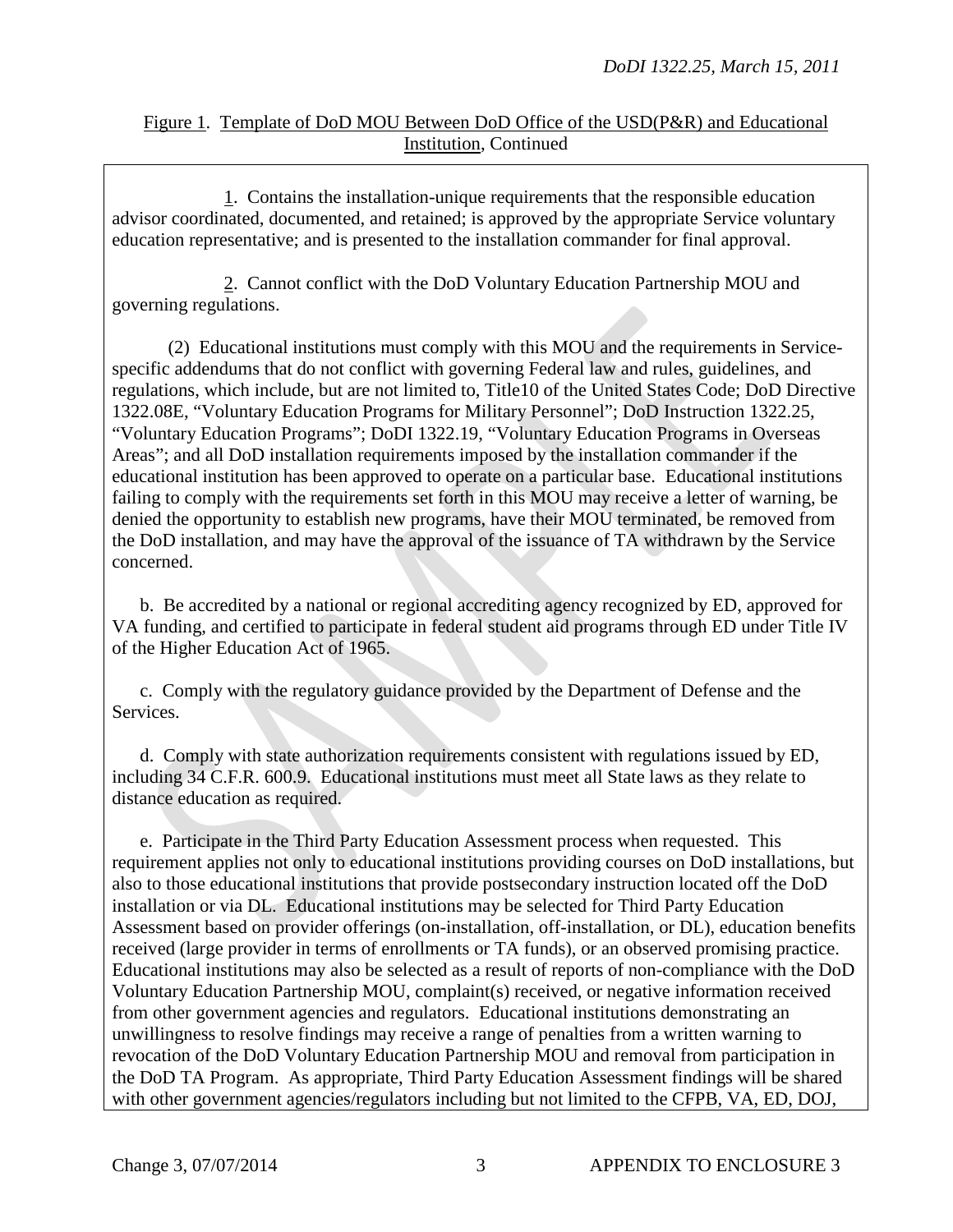and FTC.

(1) If an educational institution is operating on the DoD installation, the educational institution will resolve the assessment report findings and provide corrective actions taken within 6 months of the Third Party Education Assessment to the responsible education advisor on the DoD installation, the appropriate Service Voluntary Education Chief, and the DoD Voluntary Education Chief.

(2) If an educational institution is operating off the DoD installation or via DL, the educational institution will resolve the assessment report findings and provide corrective actions taken within 6 months of the Third Party Education Assessment to the DoD Voluntary Education Chief.

(3) In instances when the resolution action cannot be completed within the 6 month timeframe, the educational institution will submit a status report every 3 months to the responsible education advisor on the DoD installation if the educational institution is operating on the DoD installation, and the DoD Voluntary Education Chief, until the recommendation is resolved.

f. Before enrolling a Service member, provide each prospective military student with specific information to locate, explain, and properly use the following ED and CFPB tools:

(1) The College Scorecard which is a planning tool and resource to assist prospective students and their families as they evaluate options in selecting a school and is located at: http://collegecost.ed.gov/scorecard/.

(2) The College Navigator which is a consumer tool that provides school information to include tuition and fees, retention and graduation rates, use of financial aid, student loan default rates and features a cost calculator and school comparison tool. The College Navigator is located at: http://nces.ed.gov/collegenavigator/.

(3) The Financial Aid Shopping Sheet which is a model aid award letter designed to simplify the information that prospective students receive about costs and financial aid so they can easily compare institutions and make informed decisions about where to attend school. The Shopping Sheet can be accessed at: http://www2.ed.gov/policy/highered/guid/aid-offer/index.html.

(4) The "Paying for College" webpage which can be used by prospective students to enter the names of up to three schools and receive detailed financial information on each one and to enter actual financial aid award information. The tool can be accessed at: http://www.consumerfinance.gov/paying-for-college/.

g. Designate a point of contact or office for academic and financial advising, including access to disability counseling, to assist Service members with completion of studies and with job search activities.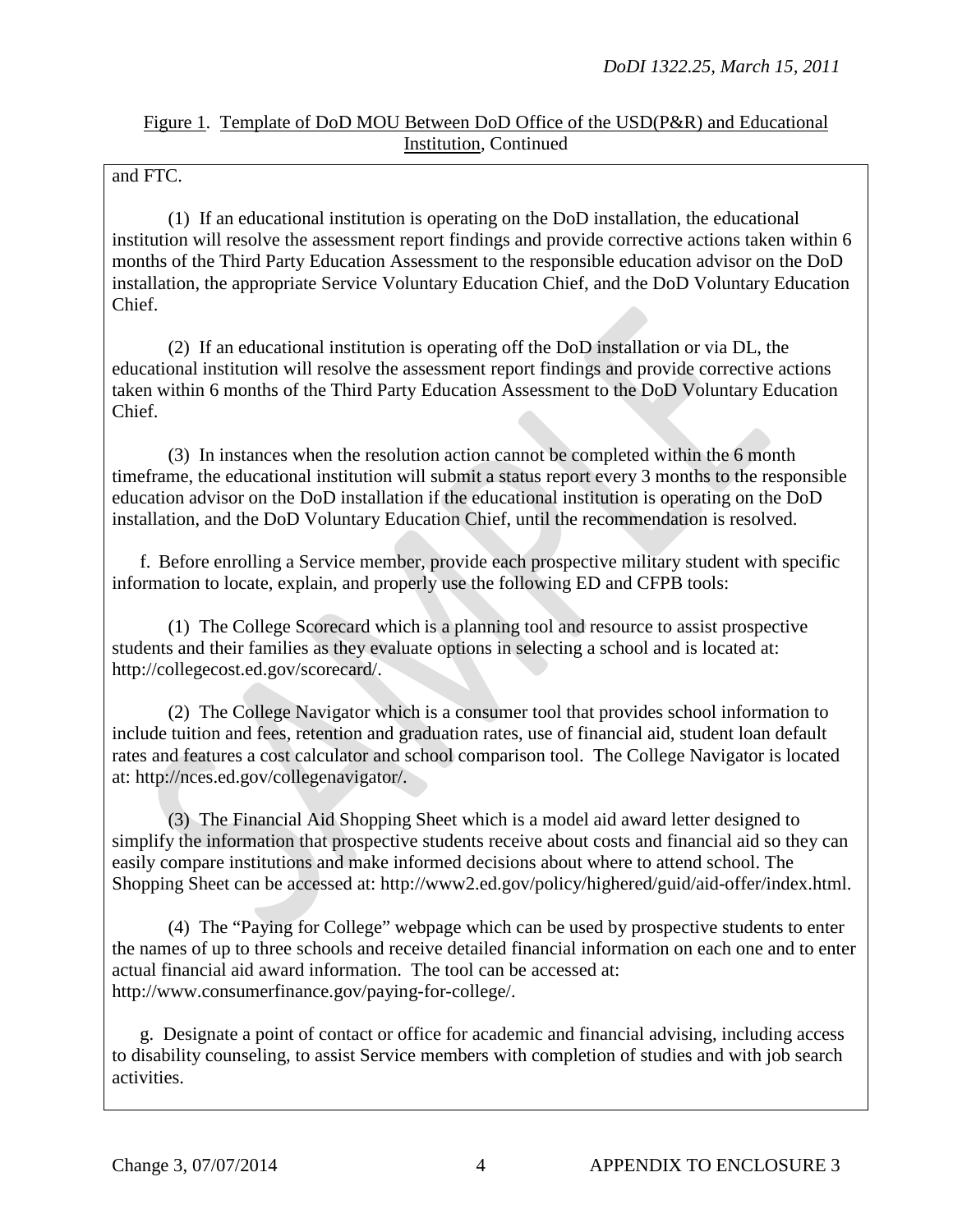(1) The designated person or office will serve as a point of contact for Service members seeking information about available, appropriate academic counseling, financial aid counseling, and student support services at the educational institution;

(2) The point of contact will have a basic understanding of the military tuition assistance program, ED Title IV funding, education benefits offered by the VA, and familiarity with institutional services available to assist Service members.

(3) The point of contact does not need to be exclusively dedicated to providing these services and, as appropriate, may refer the Service member to other individuals with an ability to provide these services, both on- and off-campus.

h. Before offering, recommending, arranging, signing-up, dispersing, or enrolling Service members for private student loans, provide Service members access to an institutional financial aid advisor who will make available appropriate loan counseling, including, but not limited to:

(1) Providing a clear and complete explanation of available financial aid, including Title IV of the Higher Education Act of 1965, as amended.

(2) Describing the differences between private and federal student loans to include terms, conditions, repayment and forgiveness options.

(3) Disclosing the educational institution's student loan Cohort Default Rate (CDR), the percentage of its students who borrow, and how its CDR compares to the national average. If the educational institution's CDR is greater than the national average CDR, it must disclose that information and provide the student with loan repayment data.

(4) Explaining that students have the ability to refuse all or borrow less than the maximum student loan amount allowed.

i. Have a readmissions policy for Service members that:

(1) Allows Service members and reservists to be readmitted to a program if they are temporarily unable to attend class or have to suspend their studies due to service requirements.

(2) Follows the regulation released by ED (34 C.F.R. 668.8) regarding readmissions requirements for returning Service members seeking readmission to a program that was interrupted due to a Military service obligation, and apply those provisions to Service members that are temporarily unable to attend classes for less than 30 days within a semester or similar enrollment period due to a Military service obligation when such absence results in a withdrawal under institution policies. A description of the provisions for U.S. Armed Forces members and their families is provided in Chapter 3 of Volume 2 of the Federal Student Aid Handbook.

j. Have policies in place compliant with program integrity requirements consistent with the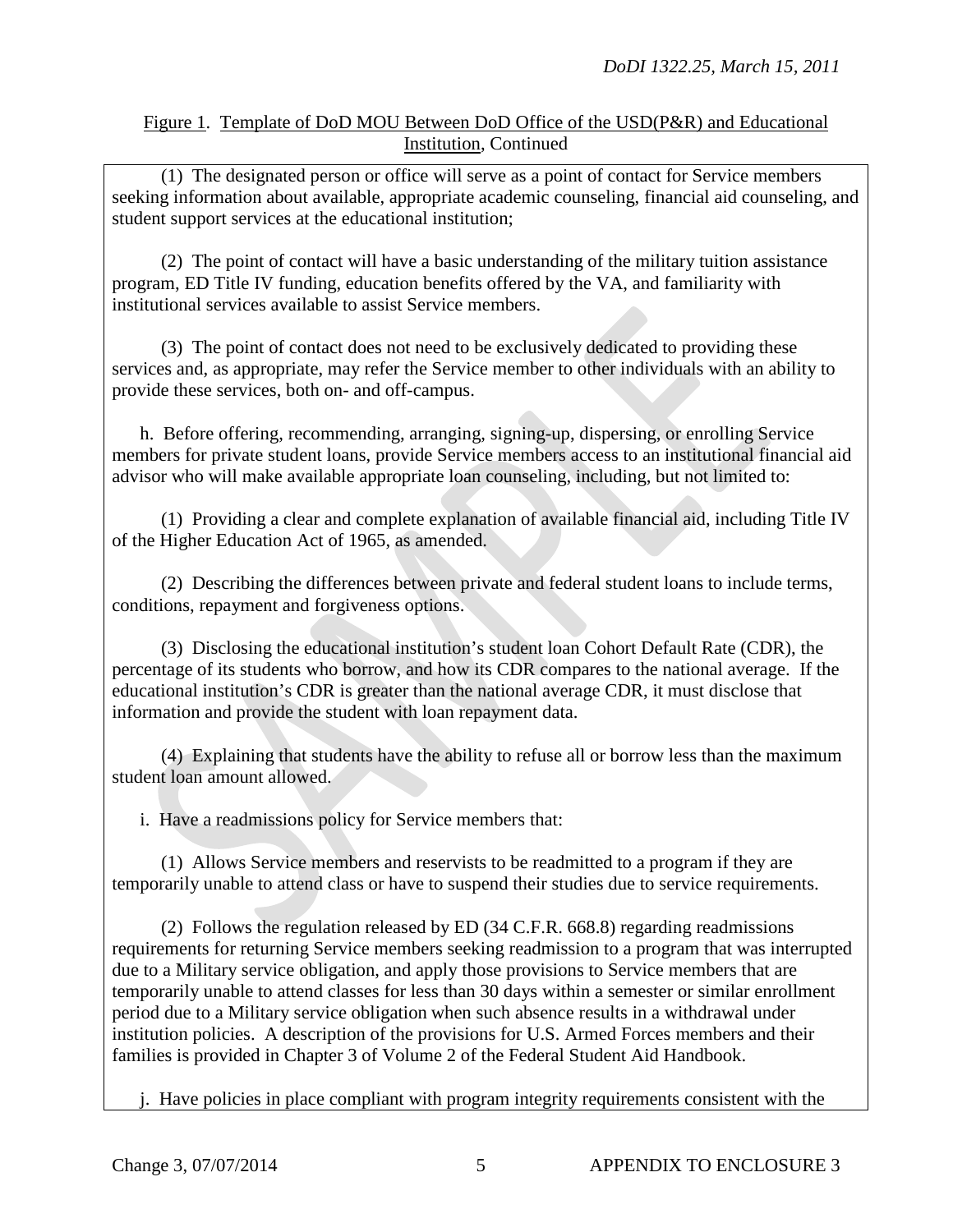regulations issued by ED (34 C.F.R 668.71-668.75 and 668.14) related to restrictions on misrepresentation, recruitment, and payment of incentive compensation. This applies to the educational institution itself and its agents including third party lead generators, marketing firms, or companies that own or operate the educational institution. As part of efforts to eliminate unfair, deceptive, and abusive marketing aimed at Service members, educational institutions will:

(1) Ban inducements, including any gratuity, favor, discount, entertainment, hospitality, loan, transportation, lodging, meals, or other item having a monetary value of more than a *de minimis* amount, to any individual or entity, or its agents including third party lead generators or marketing firms other than salaries paid to employees or fees paid to contractors in conformity with all applicable laws for the purpose of securing enrollments of Service members or obtaining access to TA funds. Educational institution sponsored scholarships or grants and tuition reductions available to military students are permissible

(2) Refrain from providing any commission, bonus, or other incentive payment based directly or indirectly on securing enrollments or federal financial aid (including TA funds) to any persons or entities engaged in any student recruiting, admission activities, or making decisions regarding the award of student financial assistance.

(3) Refrain from high-pressure recruitment tactics such as making multiple unsolicited contacts (3 or more), including contacts by phone, email, or in-person, and engaging in same-day recruitment and registration for the purpose of securing Service member enrollments

k. Refrain from automatic program renewals, bundling courses or enrollments. The student and Military Service must approve each course enrollment before the start date of the class.

l. The educational institution will obtain the approval of their accrediting agency for any new course or program offering, provided such approval is required under the substantive change requirements of the accrediting agency. Approval must be obtained before the enrollment of a Service member into the new course or program offering

m. If the educational institution is a member of the Service members Opportunity Colleges (SOC), in addition to the requirements stated in paragraphs 3a through 3l of this DoD MOU, the educational institution will:

 (1) Adhere to the SOC Principles, Criteria, and Military Student Bill of Rights (located at http://www.soc.aascu.org/socconsortium/PublicationsSOC.html).

(2) Provide processes to determine credit awards and learning acquired for specialized military training and occupational experience when applicable to a Service member's degree program.

(3) Recognize and use the ACE Guide to the Evaluation of Educational Experiences in the Armed Services to determine the value of learning acquired in military service. Award credit for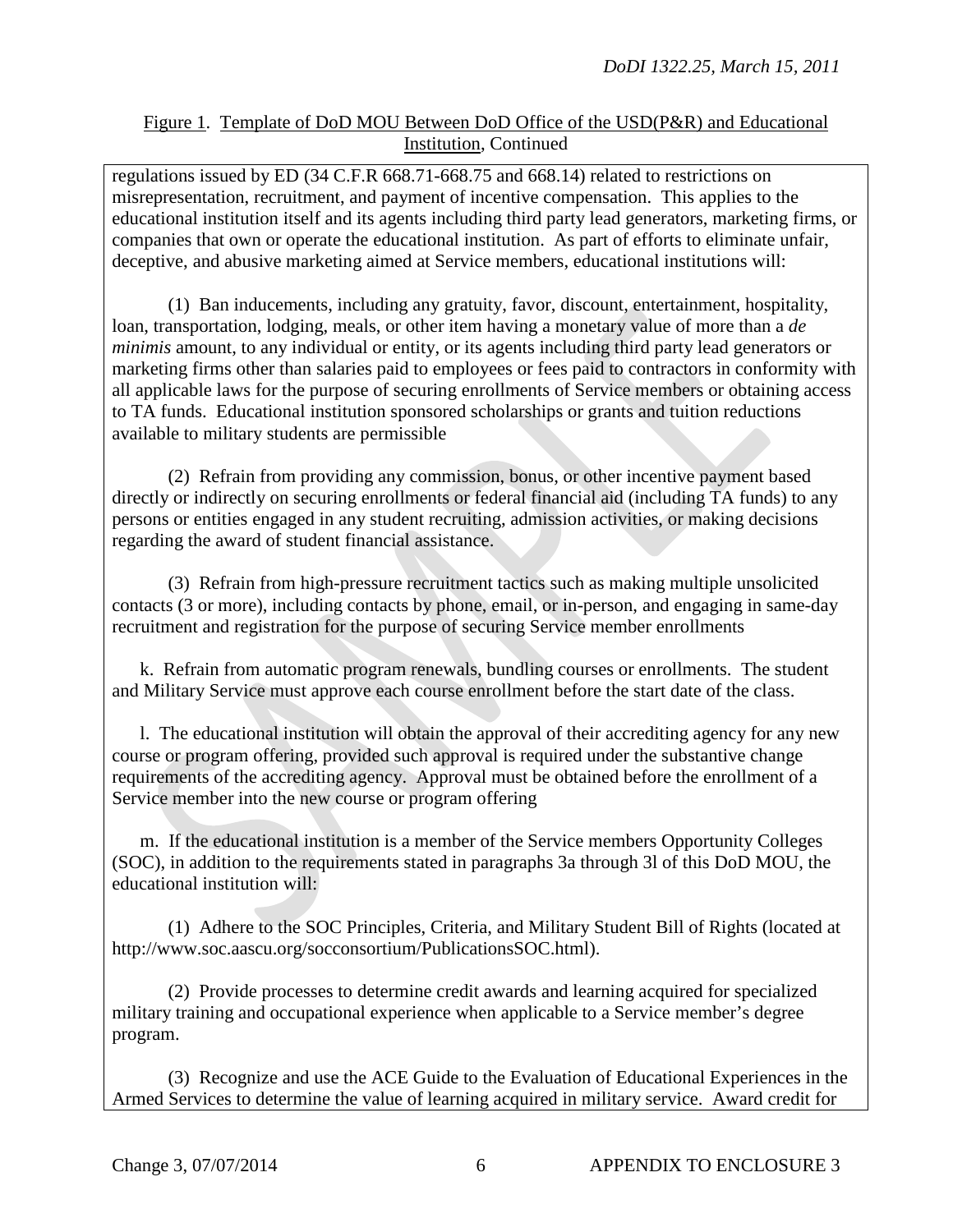appropriate learning acquired in military service at levels consistent with ACE Guide recommendations and/or those transcripted by CCAF, when applicable to a Service member's program.

n. If an institution is not a member of SOC, in addition to the requirements stated in paragraphs 3a through 3l of this MOU, the institution will:

(1) Disclose its transfer credit policies and articulated credit transfer agreements before a Service member's enrollment. Disclosure will explain acceptance of credits in transfer is determined by the educational institution to which the student wishes to transfer and refrain from making unsubstantiated representations to students about acceptance of credits in transfer by another institution.

(a) If the educational institution accepts transfer credit from other accredited educational institutions, then the institution agrees to evaluate these credits in conformity with the principles set forth in the Joint Statement on the Transfer and Award of Credit developed by members of the American Association of Collegiate Registrars and Admissions Officers, the American Council on Education, and the Council for Higher Education Accreditation. The educational institution will then award appropriate credit, to the extent practicable within the framework of its institutional mission and academic policies.

(b) Decisions about the amount of transfer credit accepted, and how it will be applied to the student's program, will be left to the educational institution.

(2) Disclose its policies on how they award academic credit for prior learning experiences, including military training and experiential learning opportunities provided by the Military Services, at or before a Service member's enrollment.

(a) In so far as the educational institution's policies generally permit the award of credit for comparable prior learning experiences, the educational institution agrees to evaluate the learning experiences documented on the Service member's official Service transcripts, and, if appropriate, award credit.

(b) The JST is an official education transcript tool for documenting the recommended college credits for professional military education, training courses, and occupational experiences of Service members across the Services. The JST incorporates data from documents such as the Army/ACE Registry Transcript System, the Sailor/Marine ACE Registry Transcript System, the Community College of the Air Force transcript, and the Coast Guard Institute transcript.

(c) Decisions about the amount of experiential learning credit awarded, and how it will be applied to the student's program, will be left to the educational institution. Once an educational institution has evaluated a particular military training or experiential learning opportunity for a given program, the educational institution may rely on its prior evaluation to make future decisions about awarding credit to Service members with the same military training and experience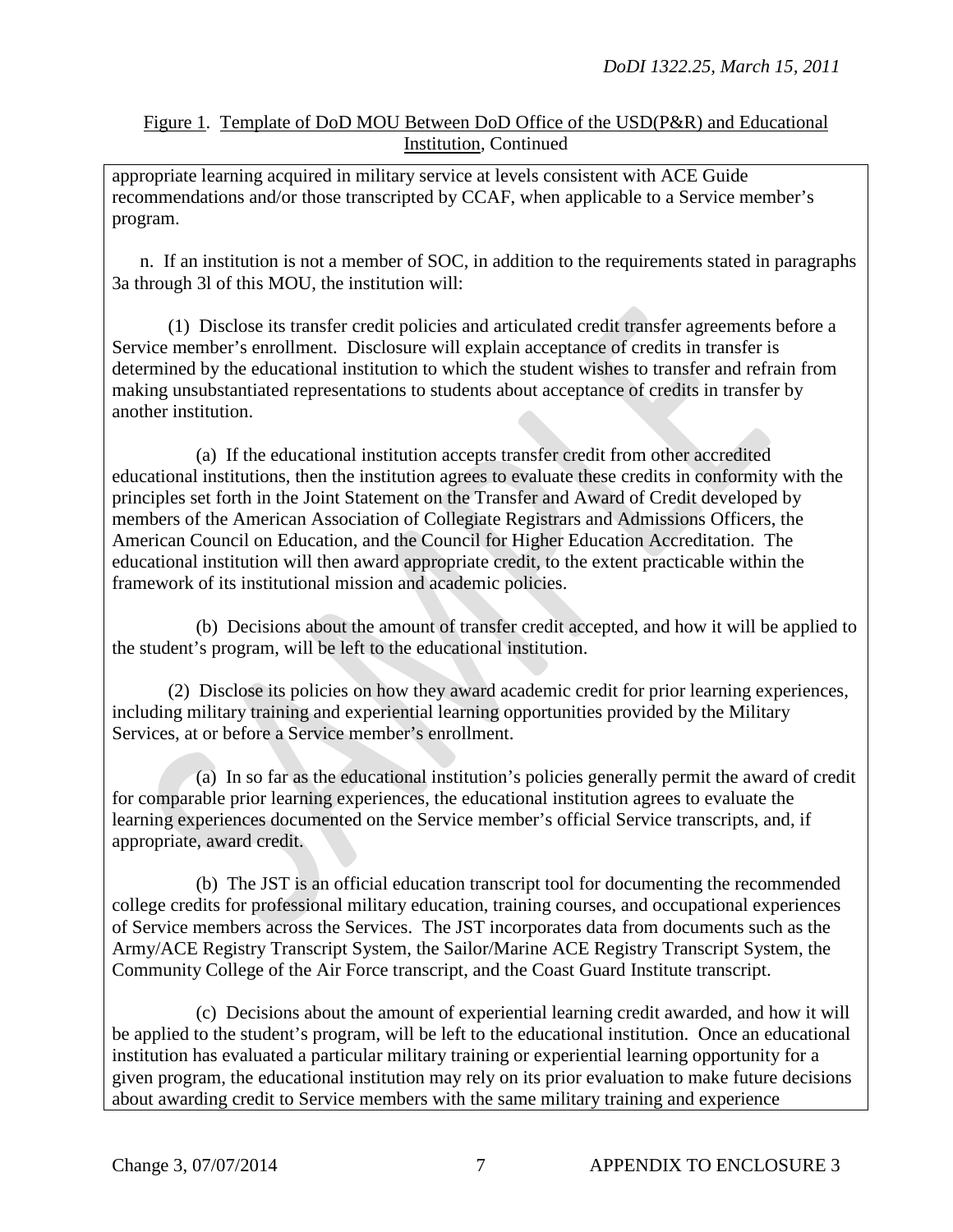documentation, provided that the course content has not changed.

(3) If general policy permits, award transfer credit or credit for prior learning to:

- (a) Replace a required course within the major;
- (b) Apply as an optional course within the major;
- (c) Apply as a general elective;
- (d) Apply as a basic degree requirement; or
- (e) Waive a prerequisite.

(4) Disclose to Service members any academic residency requirements pertaining to the student's program of study, including total and any final year or final semester residency requirement at or before the time the student enrolls in the program.

(5) Disclose basic information about the educational institution's programs and costs, including tuition and other charges to the Service member. This information will be made readily accessible without requiring the Service member to disclose any personal or contact information.

(6) Before enrollment, provide Service members with information on institutional "drop/add," withdrawal, and readmission policies and procedures to include information on the potential impact of military duties (such as unanticipated deployments or mobilization, activation, and temporary duty assignments) on the student's academic standing and financial responsibilities. For example, a Service member's military duties may require relocation to an area where he or she is unable to maintain consistent computer connectivity with the educational institution, which could have implications for the Service member's enrollment status. This information will also include an explanation of the educational institution's grievance policy and process.

(7) Conduct academic screening and competency testing; make course placement based on student readiness.

## 4. TA PROGRAM REQUIREMENTS FOR EDUCATIONAL INSTITUTIONS

a. One Single Tuition Rate. All Service members attending the same educational institution, at the same location, enrolled in the same course, will be charged the same tuition rate without regard to their Service component. This single tuition rate includes active duty Service members and the National Guard and Reservists who are activated under Title10 and using Title10 Military Tuition Assistance, in order to assure that tuition rate distinctions are not made based on the Service members' branches of Service.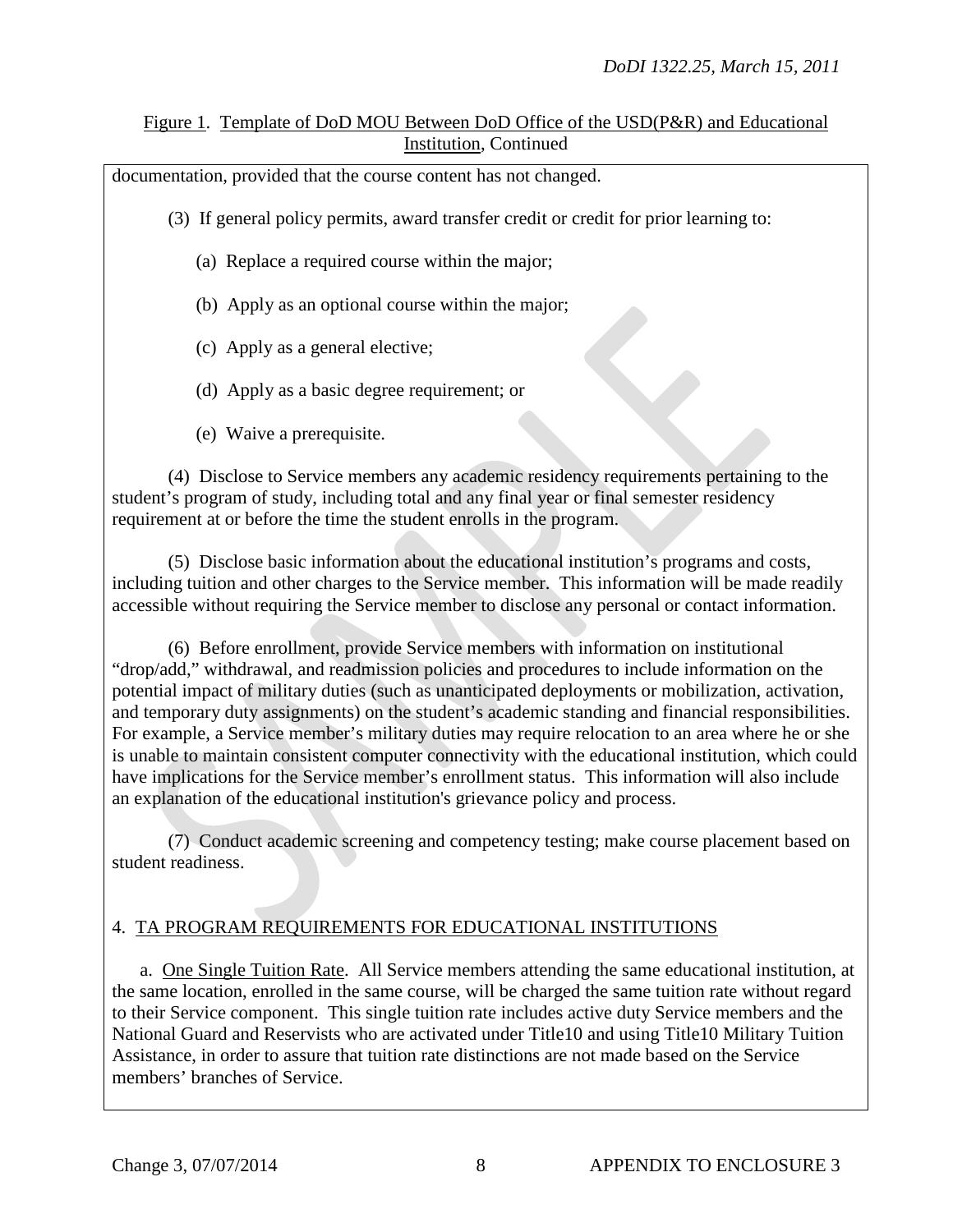(1) It is understood tuition rates may vary by mode of delivery (traditional or online), at the differing degree levels and programs, and residency designations (in-state or out-of-state). Tuition rates may also vary based on full-time or part-time status, daytime vs. evening classes, or matriculation date, such as in the case of a guaranteed tuition program.

(2) It is also understood that some States have mandated State rates for Guard and Reservists within the State. (Those Guard and Reservists not activated on Title 10, U.S. Code orders).

b. Course Enrollment Information. The educational institutions will provide course enrollment, course withdrawal, course cancellation, course completion or failure, grade, verification of degree completion, and billing information to the TA issuing Service's education office, as outlined in the Service's regulations and instructions.

(1) Under section 1232g of title 20, United States Code (also known as "The Family Educational Rights and Privacy Act" and hereinafter referred to as "FERPA") (Reference (u)), DoD recognizes that educational institutions are required to obtain consent before sharing personally identifiable non-directory information with a third party. Service members must authorize the educational institutions to release and forward course enrollment information required in 4.b. to DoD prior to approval of course enrollment using tuition assistance.

(2) If an educational institution wants to ensure confidentiality during the transmission of data to the third party, then the educational institution can contact the appropriate Service TA management point of contact to discuss security and confidentiality concerns prior to transmitting information.

#### c. Degree Requirements and Evaluated Educational Plans

(1) Educational institutions will disclose general degree requirements for the Service member's educational program (evaluated educational plan) to the member and his or her Service before the enrollment of the Service member at the educational institution. These requirements, typically articulated in the educational institution's course catalog, should:

(a) Include the total number of credits needed for graduation.

(b) Divide the coursework students must complete in accordance with institutional academic policies into general education, required, and elective courses.

(c) Articulate any additional departmental or graduate academic requirements, such as satisfying institutional and major field grade point average requirements, a passing grade in any comprehensive exams, or completion of a thesis or dissertation.

(2) In addition to providing degree requirements, the educational institution will provide to Service members who have previous coursework from other accredited institutions and relevant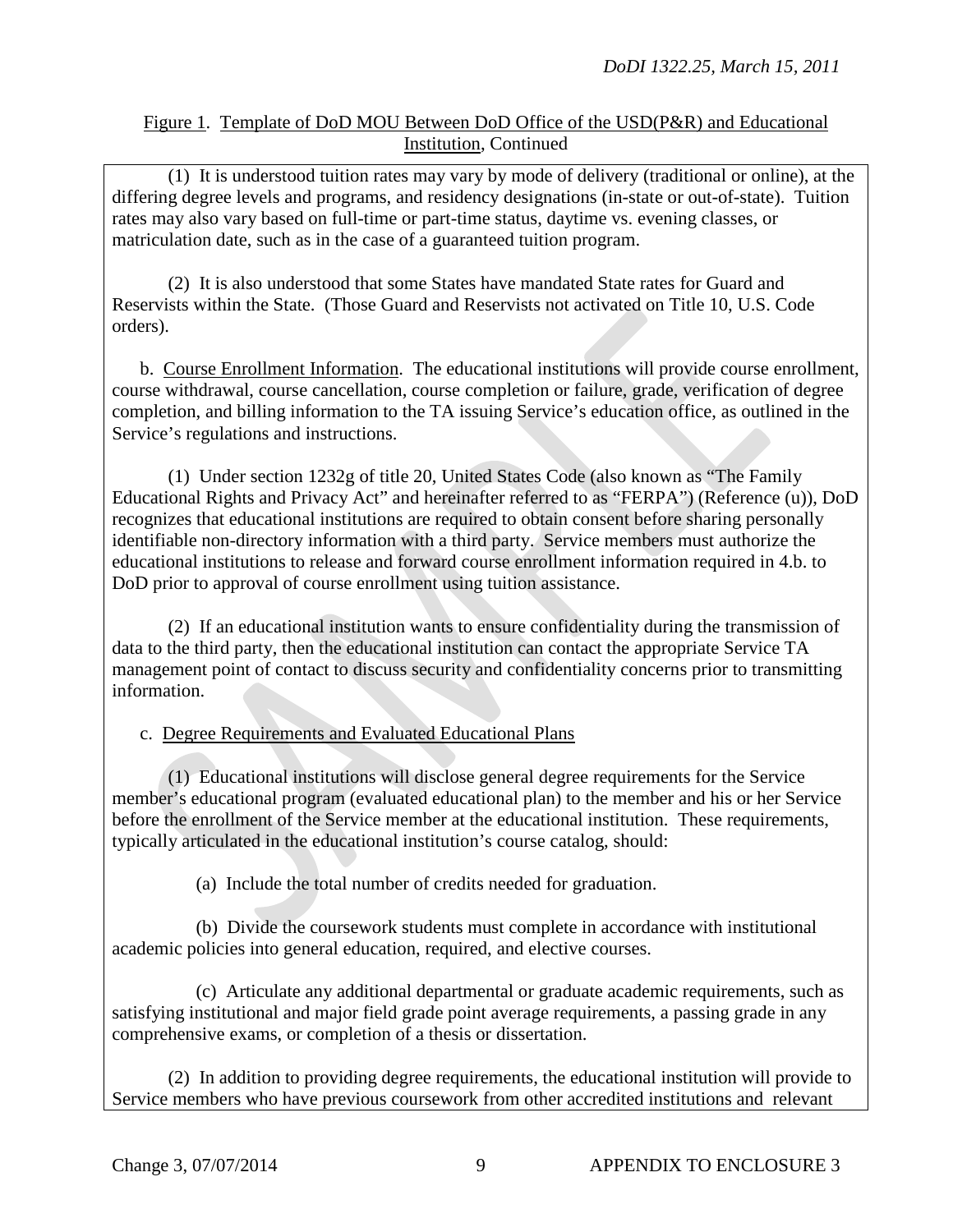military training and experiential learning an evaluated educational plan that indicates how many, if any, transfer credits it intends to award and how these will be applied toward the Service member's educational program. The evaluated educational plan will be provided within 60 days after admission to the educational institution in which the individual has selected a degree program and all required official transcripts have been received.

(3) When a Service member changes his or her educational goal or major at the attending school and the Service's education advisor approves the change, then the educational institution will provide a new evaluated educational plan to the Service member and the Service within 60 days. Only courses listed in the Service member's evaluated educational plan will be approved for TA.

(4) Degree requirements in effect at the time of each Service member's enrollment will remain in effect for a period of at least 1 year beyond the program's standard length, provided the Service member is in good academic standing and has been continuously enrolled or received an approved academic leave of absence. Adjustments to degree requirements may be made as a result of formal changes to academic policy pursuant to institutional or departmental determination, provided that:

(a) They go into effect at least 2 years after affected students have been notified; or

(b) In instances when courses or programs are no longer available or changes have been mandated by a State or accrediting body, the educational institution will identify low or no cost solutions, working with affected Service members to identify substitutions that would not hinder the student from graduating in a timely manner.

(5) Degree requirements and evaluated educational plans will meet educational requirements for credentialing in stated career field and graduates of a program will be eligible for relevant professional license or certification. Educational institutions will disclose any conditions (state or agency limitations) or additional requirements (training, experience, or exams) required to obtain relevant credentials.

# d. Approved and TA Eligible Courses

(1) Approved Courses. If an eligible Service member decides to use TA, educational institutions will enroll him or her only after the TA is approved by the individual's Service. Service members will be solely responsible for all tuition costs without this prior approval. This requirement does not prohibit an educational institution from pre-registering a Service member in a course in order to secure a slot in the course. If a school enrolls the Service member before the appropriate Service approves Military TA, then the Service member could be responsible for the tuition. All Military TA must be requested and approved prior to the start date of the course. The Military TA is approved on a course-by-course basis and only for the specific course(s) and class dates that a Service member requests. If a military student "self-identifies" their eligibility and the Service has not approved the funding, then the Service member will be solely responsible for all tuition costs, not the Service.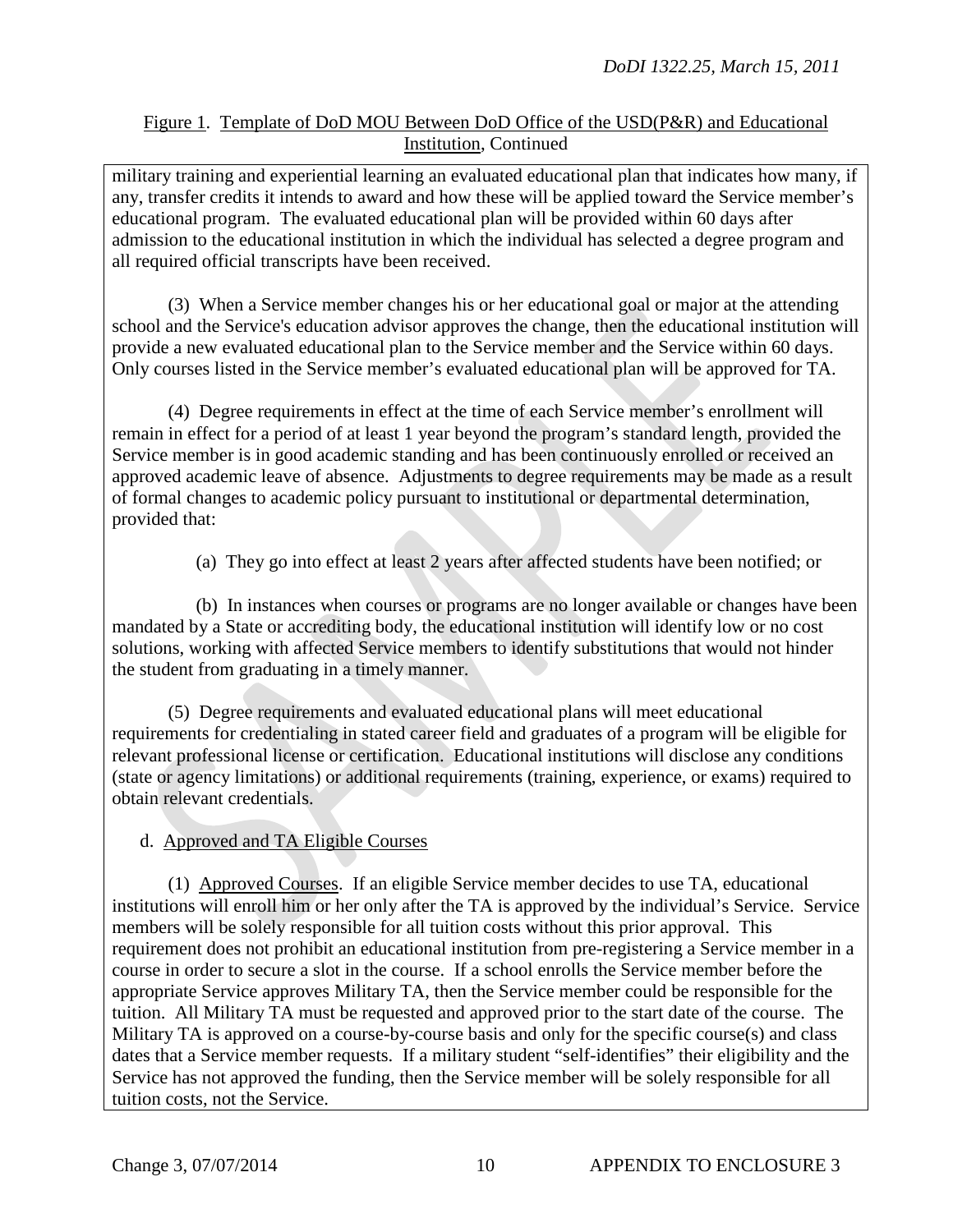(2) TA Eligible Courses. Courses will be considered eligible for TA if they are:

(a) Part of an individual's evaluated educational plan; or

(b) Prerequisites for courses within the individual's evaluated educational plan; or

(c) Required for acceptance into a higher-level degree program, unless otherwise specified by Service regulations.

e. Use of Financial Aid With TA

(1) "Top-Up" eligible active duty DoD personnel may use this Montgomery or Post-9/11 G.I. Bill benefit in conjunction with TA funds from their Service to cover those course costs to the Service member that exceed the amount of TA paid by his or her Service. RC members who qualify for Montgomery G.I. Bill benefits may use those benefits concurrently with TA. RC members who have earned entitlement for the Post-9/11 G.I. Bill can use both VA education benefits and TA, but VA will only pay for the portion of tuition not covered by TA. Therefore the combination of VA education benefits and TA will not exceed 100 percent of the actual costs of tuition.

(2) DoD personnel are entitled to consideration for all forms of financial aid that educational institutions make available to students at their home campus. Educational institution financial aid officers will provide information and application processes for Title IV student aid programs, scholarships, fellowships, grants, loans, etc., to DoD TA recipients.

(3) Service members identified as eligible DoD TA recipients, who qualify for Pell Grants through ED's student aid program, will have their TA benefits applied to their educational institution's account prior to the application of their Pell Grant funds to their account. Unlike TA funds, which are tuition-restricted, Pell Grant funds are not tuition-restricted and may be applied to other allowable charges on the account.

f. Administration of Tuition

(1) The Services will provide TA in accordance with DoD- and Service-appropriate regulations.

(2) Educational institutions will comply with these requirements for the return of TA funds:

(a) Return any TA Program funds directly to the Military Service, not to the Service member.

(b) Up to the start date, return all (100 percent) TA funds to the appropriate Military Service when the Service member does not: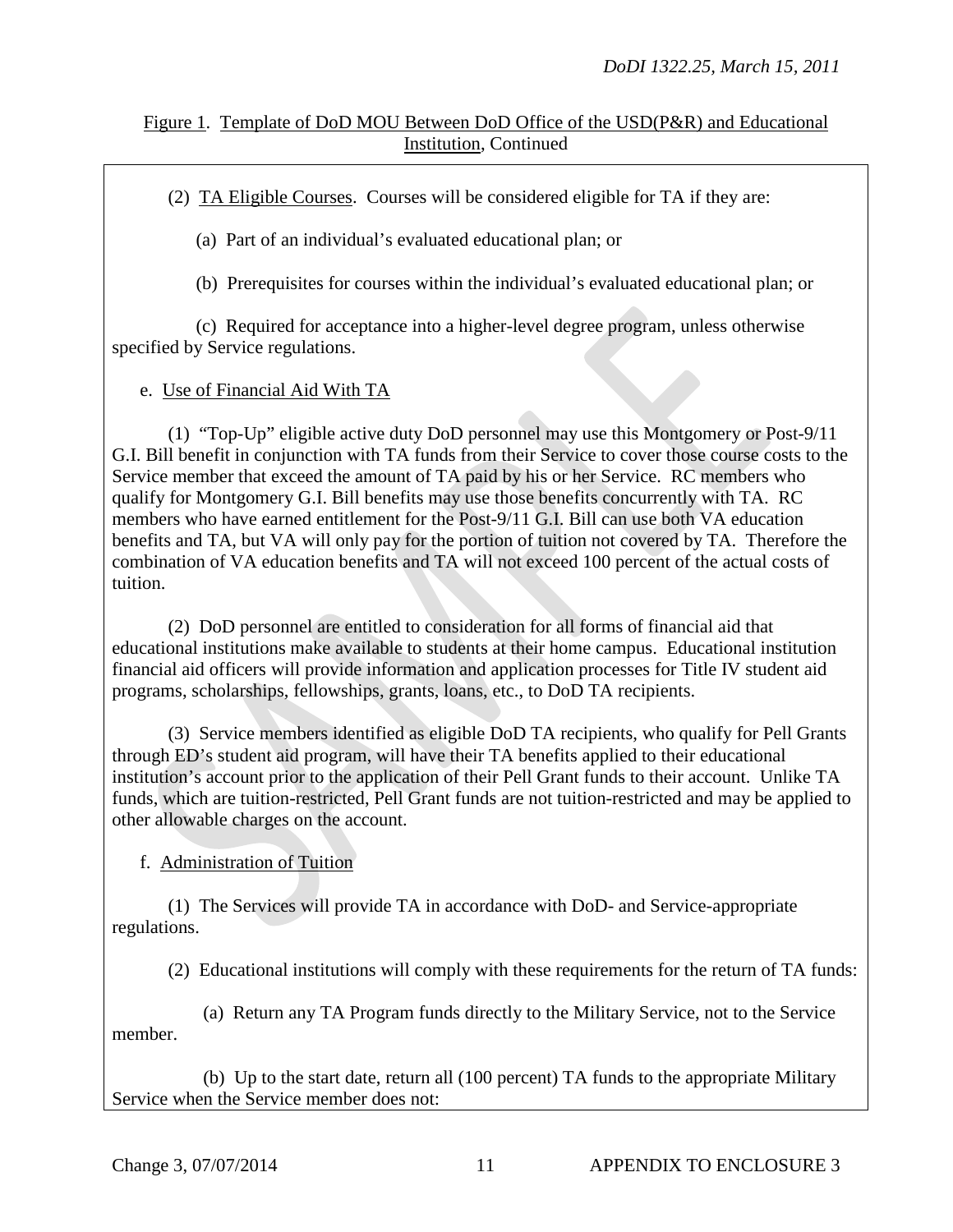(i) Begin attendance at the institution; or

(ii) Start a course, regardless of whether the student starts other courses.

(c) Return any TA funds paid for a course that is cancelled by the educational institution.

(d) Have an institutional policy that returns any unearned TA funds on a proportional basis through at least the 60 percent portion of the period for which the funds were provided. TA funds are earned proportionally during an enrollment period, with unearned funds returned based upon when a student stops attending. In instances when a Service member stops attending due to a military service obligation, the educational institution will work with the affected Service member to identify solutions that will not result in a student debt for the returned portion.

(3) Tuition charged to a Service member will in no case exceed the rate charged to nonmilitary students, unless agreed upon in writing by both the educational institution and the Service.

(4) Educational institutions will provide their tuition charges for each degree program to the Services on an annual basis. Any changes in the tuition charges will be provided to and explained to all the Services, as soon as possible, but not fewer than 90 days prior to implementation.

(a) Tuition charges at many public institutions are established by entities over which they have no jurisdiction, such as State legislatures and boards. As such, in some instances tuition decisions will not be made within the 90-day requirement window.

(b) When this happens, the educational institution will request a waiver, (via the DoD MOU webpage) and provide the Services with the new tuition charges. To the extent practicable by State law or regulation, Service members already enrolled will not be impacted by changes in tuition charges.

(5) TA invoicing information is located in the Service-specific addendums attached to this MOU.

g. Course Cancellations. Educational institutions are responsible for notifying Service members of class cancellations for both classroom and DL courses.

#### h. Materials and Electronic Accessibility

(1) Educational institutions will ensure that course materials are readily available, either electronically or in print medium, and provide information about where the student may obtain class materials at the time of enrollment or registration.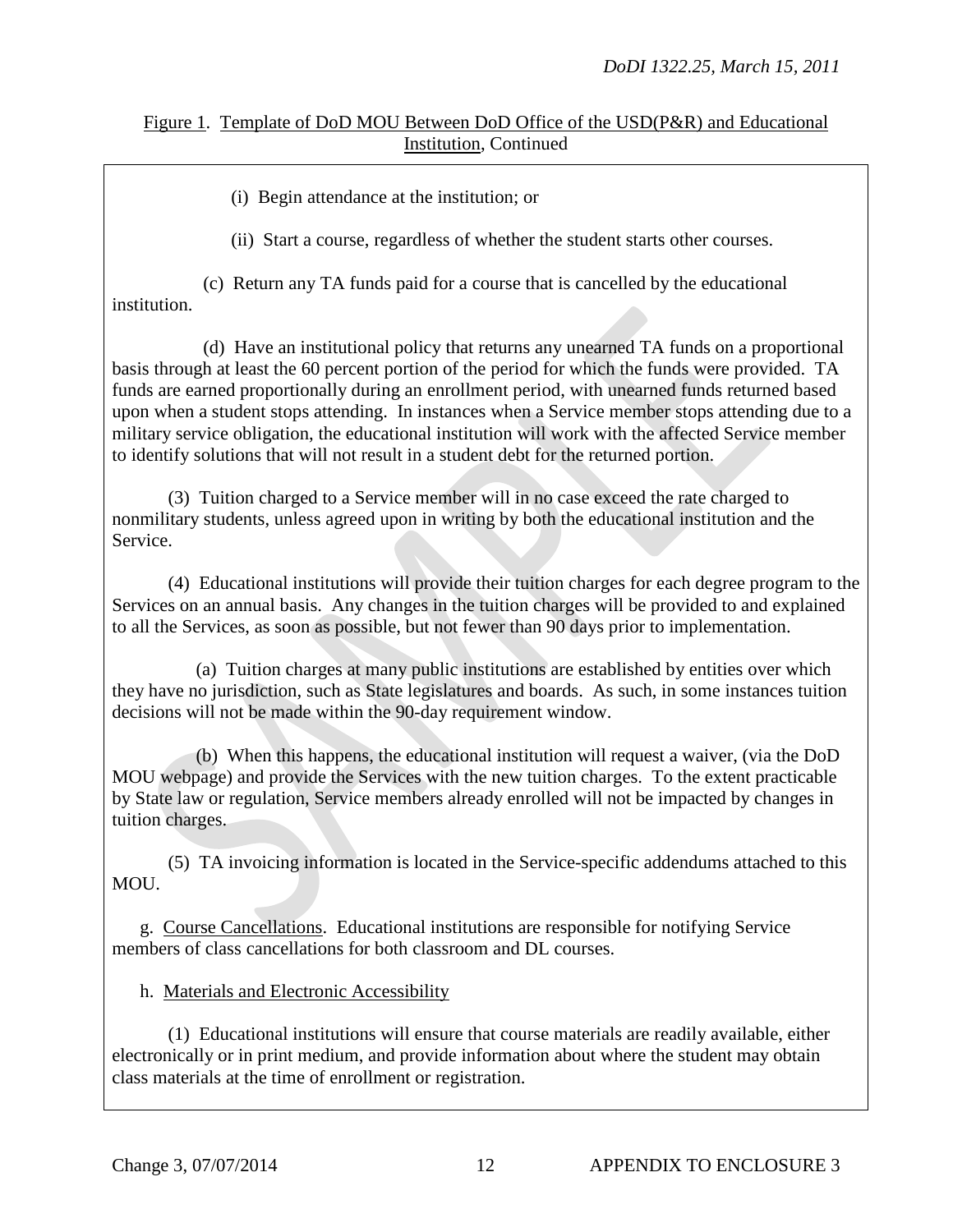(2) Educational institution representatives will refrain from encouraging or requiring students to purchase course materials prior to confirmation of sufficient enrollments to conduct the class. Students will be encouraged to verify course acceptance by CCAF (Air Force only) or other program(s), with the responsible education advisor before enrolling or requesting TA.

(3) Educational institutions will provide, where available, electronic access to their main administrative and academic center's library materials, professional services, relevant periodicals, books, and other academic reference and research resources in print or online format that are appropriate or necessary to support the courses offered. Additionally, educational institutions will ensure adequate print and non-print media resources to support all courses being offered, are available at base or installation library facilities, on-site Institution resource areas, or via electronic transmission.

## i. Graduation Achievement Recognition

(1) The educational institution will issue, at no cost to the Government, documentation as proof of completion, such as a diploma or certificate, to each student who completes the respective program requirements and meets all financial obligations.

(2) In accordance with Service requirements, the educational institution will report to the Service concerned those TA recipients who have completed a certificate, diploma, or degree program. Reporting will occur at least annually and include the degree level, major, and program requirements completion date.

(3) The academic credentials for certificate, diploma, or degree completion will reflect the degree-granting educational institution and campus authorized to confer the degree.

(a) If the Service member attends a branch of a large, multi-branch university system, the diploma may indicate the credential of the specific campus or branch of the educational institution from which the student received his or her degree.

(b) Credentials will be awarded to Service members with the same institutional designation as non-Service members who completed the same course work for a degree from the same institution.

(4) The educational institution will provide students with the opportunity to participate in a graduation ceremony.

#### j. Reporting Requirements and Performance Metrics

(1) The educational institution will provide reports via electronic delivery on all DoD TA recipients for programs and courses offered to personnel as required by the cognizant Service. This includes, but is not limited to, TA transactions, final course grades to include incompletes and withdrawals, degrees awarded, certificates earned, evaluated educational plans, courses offered, and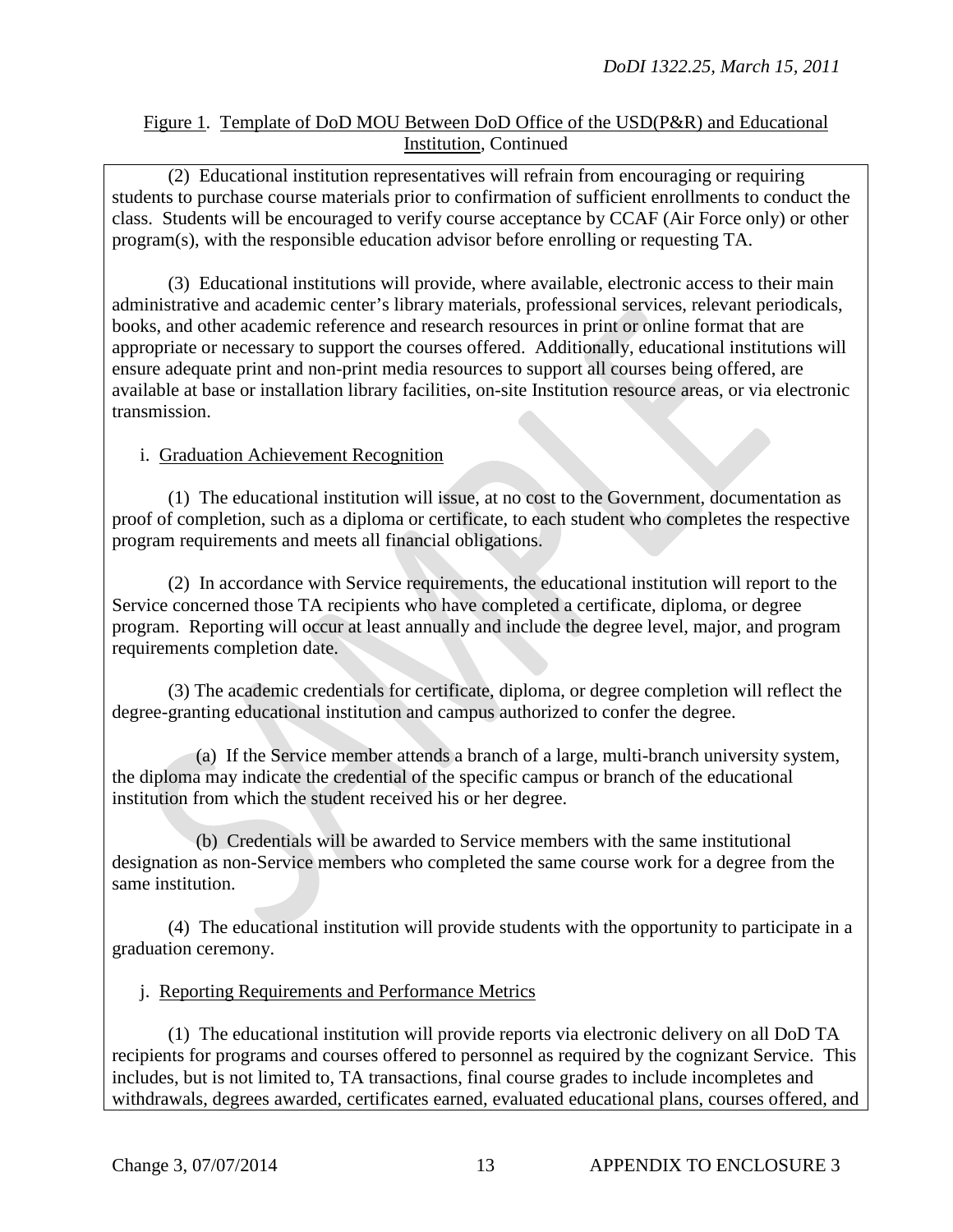military graduation. Educational institutions providing face-to-face courses on a DoD installation will provide a class roster to the responsible education advisor. The class roster will include information such as the name of the instructor, the first and last name of each student (military and non-military), the course title, the class meeting day(s), the start and ending time of the class, and the class location (e.g., building and room number).

(a) All reporting and transmitting of this information will be done in conformity with all applicable privacy laws, including FERPA.

(b) Educational institutions will respond to these requests in a timely fashion, which will vary based on the specific nature and scope of the information requested.

(2) The cognizant Service may evaluate the educational institution's overall effectiveness in administering its academic program, courses, and customer satisfaction to the Department of Defense. A written report of the findings will be provided to the educational institution. The educational institution will have 90 calendar days to review the report, investigate if required, and provide a written response to the findings.

(3) The Services may request reports from an educational institution at any time, but not later than 2 years after termination of the MOU with such educational institution. Responses to all requests for reports will be provided within a reasonable period of time, and generally within 14 calendar days. Institutional response time will depend on the specific information sought by the Services in the report.

#### 5. REQUIREMENTS AND RESPONSIBILITIES FOR THE DELIVERY OF ON-INSTALLATION VOLUNTARY EDUCATION PROGRAMS AND SERVICES

a. The requirements in this section pertain to educational institutions operating on a DoD installation.An installation MOU:

(1) Is required if an educational institution is operating on a DoD installation.

(2) Contains only the installation-unique requirements coordinated by the responsible education advisor, with concurrence from the appropriate Service voluntary education representative, and approved by the installation commander.

(3) Cannot conflict with the DoD Voluntary Education Partnership MOU and governing regulations.

b. Educational institutions will:

(1) Agree to have a separate installation MOU if they have a Service agreement to provide on-installation courses or degree programs.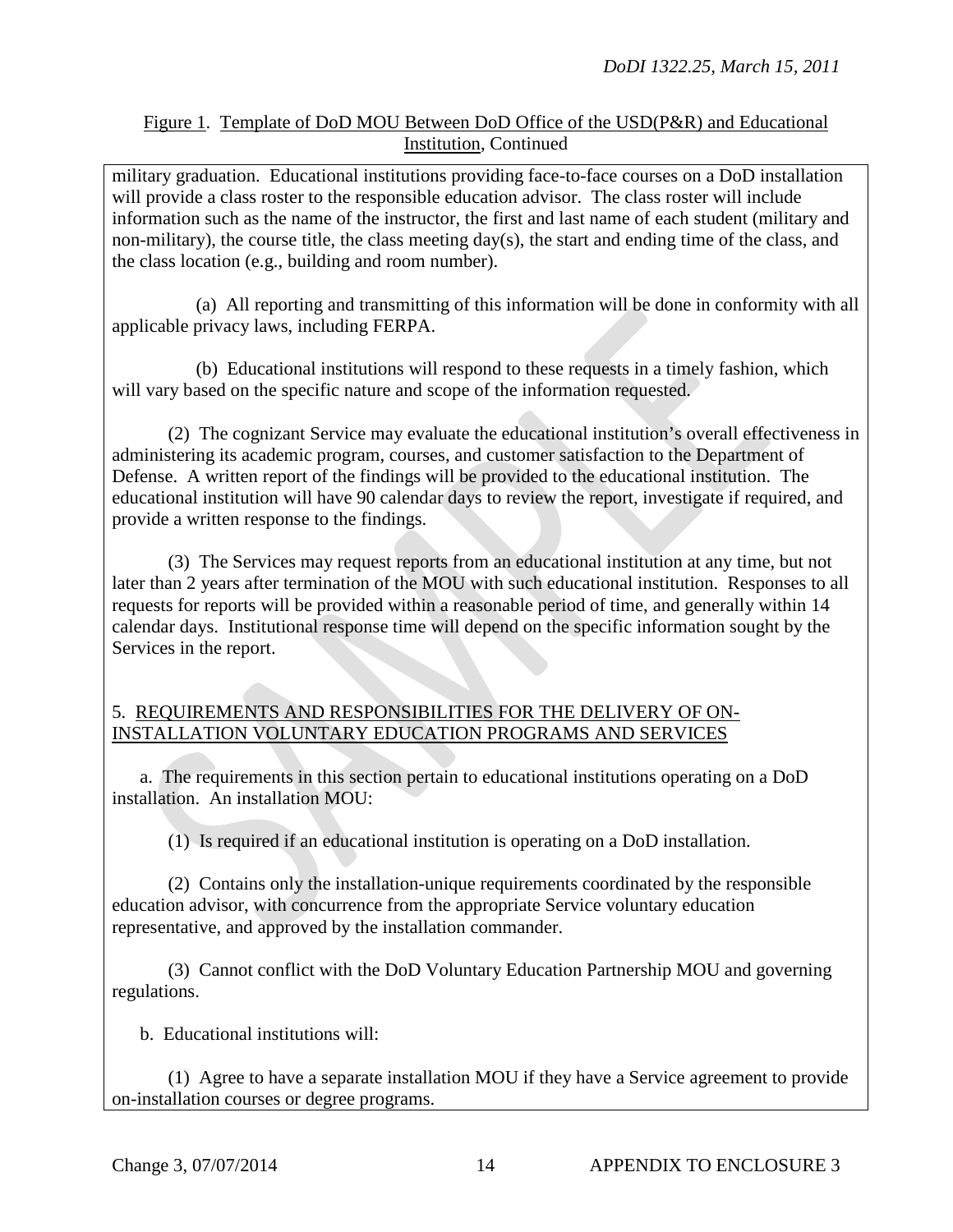(2) Comply with the installation-unique requirements in the installation MOU.

(3) Agree to coordinate degree programs offered on the DoD installation with the responsible education advisor, who will receive approval from the installation commander, prior to the opening of classes for registration.

(4) Admit candidates to the educational institution's on-installation programs at their discretion; however, priority for registration in DoD installation classes will be given in the following order:

(a) Service members.

(b) Federally funded DoD civilian employees.

(c) Eligible adult family members of Service members and DoD civilian employees.

(d) Military retirees.

(e) Non-DoD personnel.

(5) Provide the responsible education advisor, as appropriate, a tentative annual schedule of course offerings to ensure that the educational needs of the military population on the DoD installation are met and to ensure no course or scheduling conflicts with other on-installation programs.

(6) Provide instructors for their DoD installation courses who meet the criteria established by the educational institution to qualify for employment as a faculty member on the main administrative and academic center.

(7) Inform the responsible education advisor about cancellations for classroom-based classes on DoD installations per the guidelines set forth in the separate installation MOU.

c. The Services' designated installation representative (usually the responsible education advisor) will be responsible for determining the local voluntary education program needs for the serviced military population and for selecting the off-duty educational programs to be provided on the DoD installation, in accordance with the Services' policies. The Service, in conjunction with the educational institution, will provide support services essential to operating effective educational programs. All services provided will be commensurate with the availability of resources (personnel, funds, and equipment). This support includes:

(1) Classroom and office space, as available. The Service will determine the adequacy of provided space.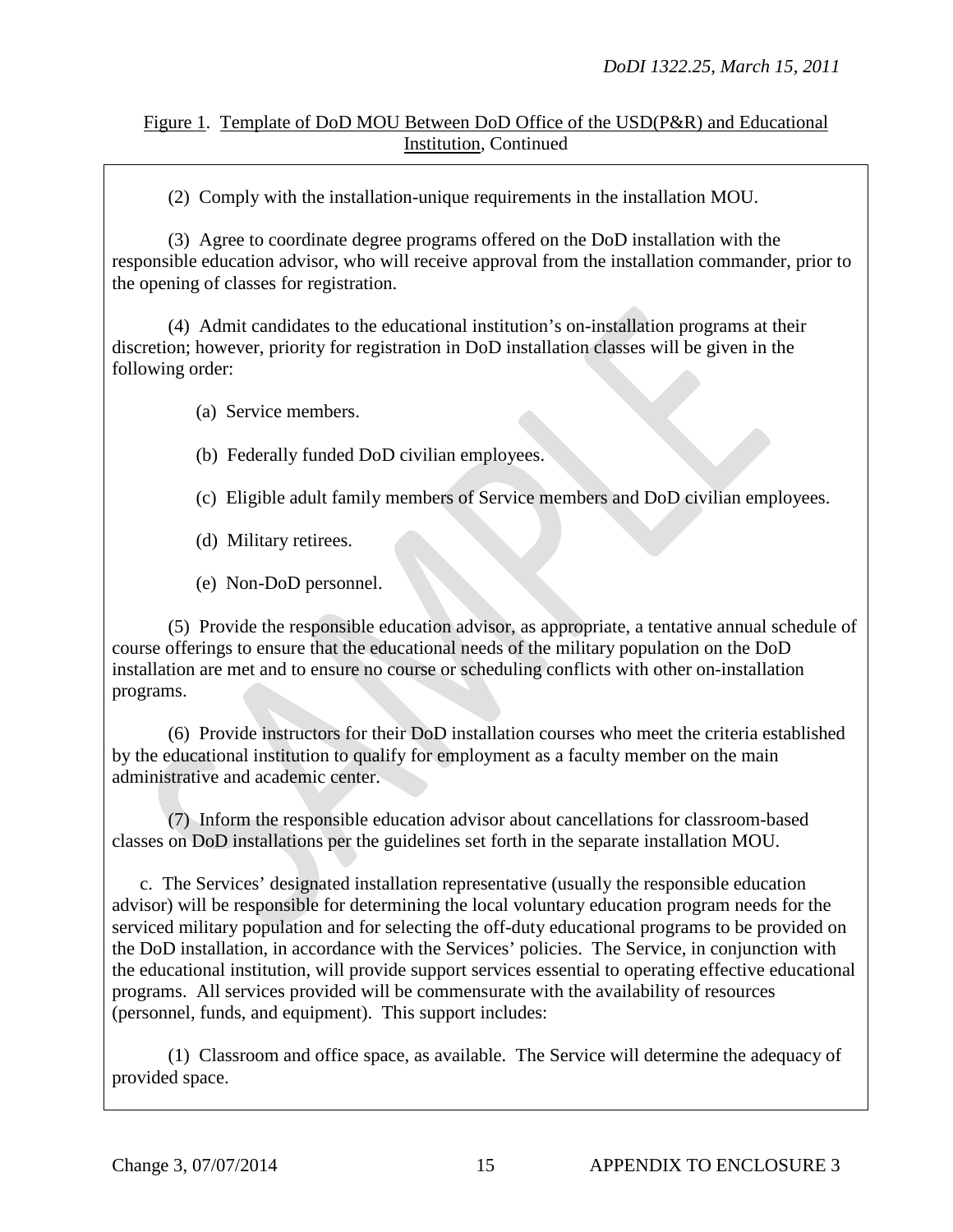(2) Repairs as required to maintain office and classroom space in "good condition" as determined by the Service, and utility services for the offices and classrooms of the educational institution located on the DoD installation (e.g., electricity, water, and heat).

(3) Standard office and classroom furnishings within available resources. No specialized equipment will be provided.

(4) Janitorial services in accordance with DoD installation facility management policies and contracts.

d. The Service reserves the right to disapprove DoD installation access to any employee or agent of the educational institution employed to carry out any part of this MOU.

e. Operation of a privately owned vehicle by educational institution employees or agents on the installation will be governed by the DoD installation's policies.

f. The responsible education advisor will check with his or her Service's responsible office for voluntary education before allowing an educational institution to enter into an MOU with the DoD installation.

## 6. REVIEW, MODIFICATIONS, SIGNATURES, EFFECTIVE DATE, EXPIRATION DATE, AND CANCELLATION PROVISION

a. Review. The signatories (or their successors) will review this MOU periodically in coordination with the Services, but no less than every 5 years, to consider items such as current accreditation status, updated program offerings, and program delivery services.

b. Modifications. Modifications to this MOU will be in writing and, except for those required due to a change in State or Federal law, will be subject to approval by both of the signatories below, or their successors.

c. Signatures. The authorized signatory for DoD will be designated by the USD(P&R). The authorized signatory for the educational institution will be determined by the educational institution.

d. Effective Date. This MOU is effective on the date of the later signature.

e. Expiration Date. This MOU will expire 5 years from the effective date, unless terminated or updated prior to that date in writing by DoD or the educational institution.

 f. Cancellation Provision. This MOU may be cancelled by either DoD or the educational institution 30 days after receipt of the written notice from the cancelling party. In addition, termination and suspension of an MOU with an educational institution may be done at any time for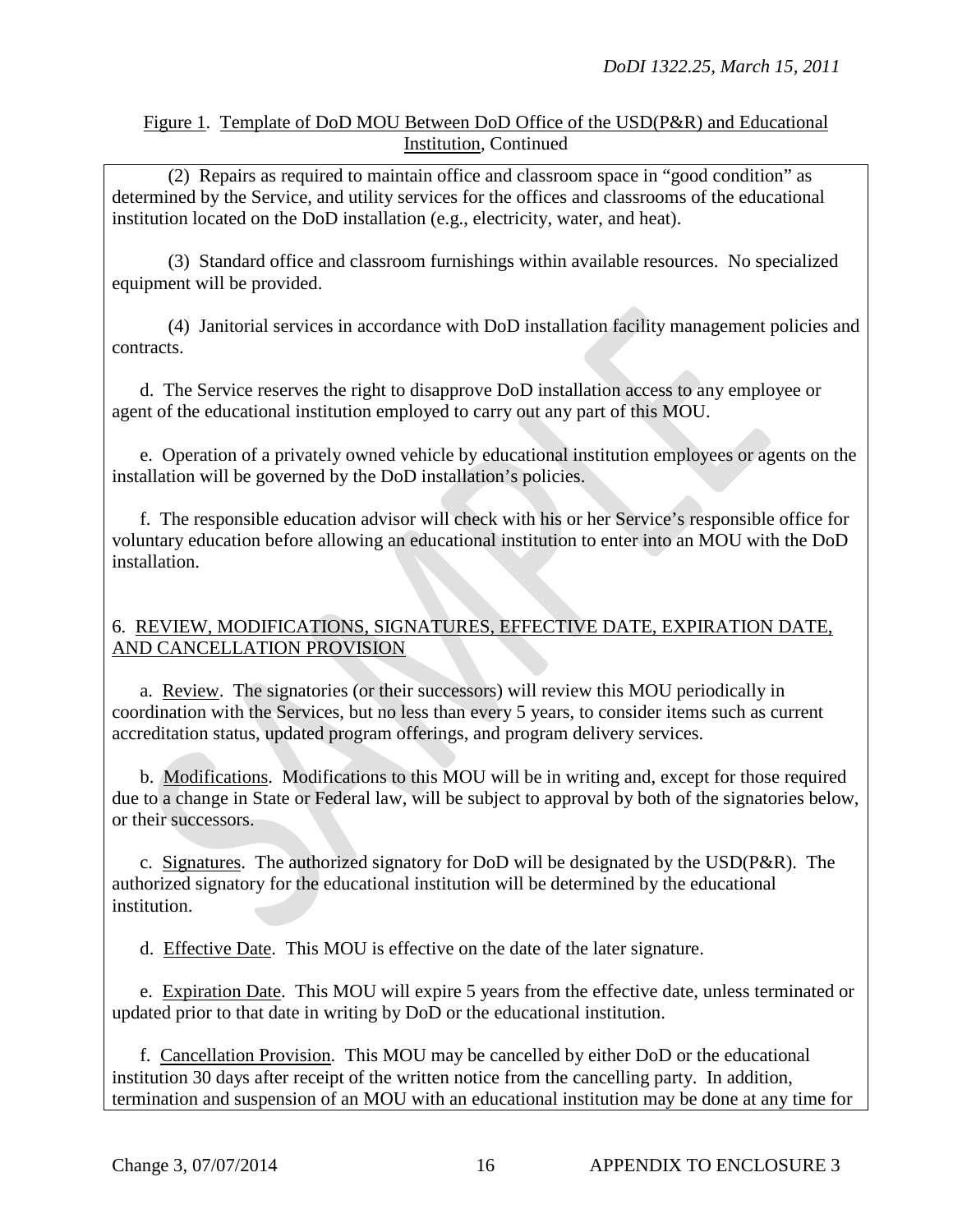*DoDI 1322.25, March 15, 2011*

Figure 1. Template of DoD MOU Between DoD Office of the USD(P&R) and Educational Institution, Continued

failure to follow a term of this MOU or misconduct in accordance with subsection 1r of Enclosure 3of DoDI 1322.25.

| FOR THE DEPARTMENT OF DEFENSE: | FOR THE EDUCATIONAL INSTITUTION: |  |  |  |  |
|--------------------------------|----------------------------------|--|--|--|--|
| DESIGNATED SIGNATORY           | <b>PRESIDENT</b> or Designee     |  |  |  |  |
|                                |                                  |  |  |  |  |
| <b>DATE</b>                    | <b>DATE</b>                      |  |  |  |  |
|                                |                                  |  |  |  |  |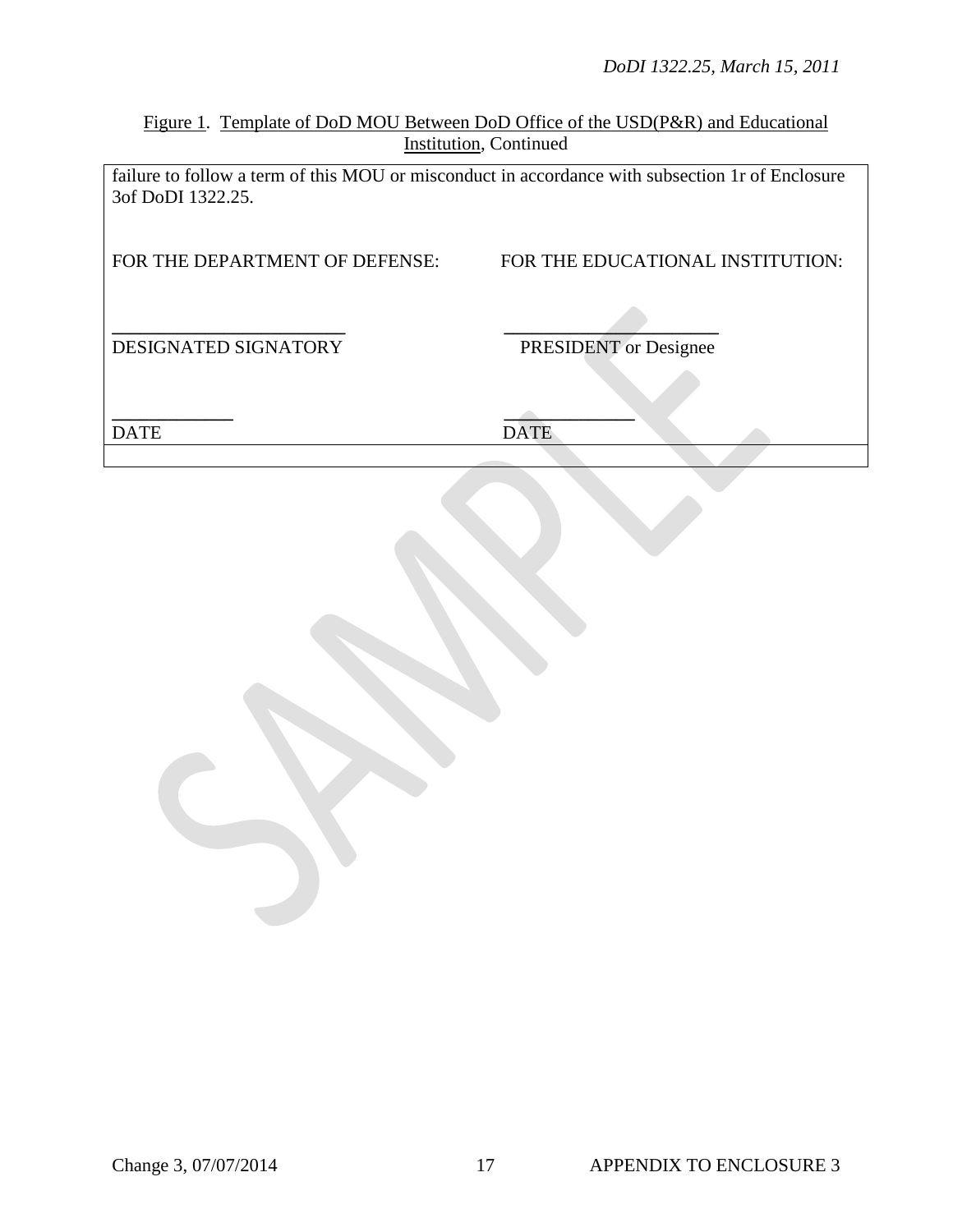## Figure 2. MOU Addendum for Education Services Between Educational Institution and the U.S. Air Force

#### ADDENDUM FOR EDUCATION SERVICES **BETWEEN** [NAME OF EDUCATIONAL INSTITUTION] AND THE U.S. AIR FORCE (USAF)

1. PURPOSE. This addendum is between [Name of Educational Institution], hereafter referred to as the "Institution," and the USAF. The purpose of this agreement is to provide guidelines and procedures for the delivery of educational services to Service members, DoD civilian employees, eligible adult family members, military retirees, and non-DoD personnel not covered in the DoD Voluntary Education Partnership Memorandum of Understanding (MOU) between the DoD Office of the Under Secretary of Defense for Personnel and Readiness and the Institution. This addendum is not to be construed in any way as giving rise to a contractual obligation of the USAF to provide funds to the Institution that would be contrary to Federal law.

## 2. RESPONSIBILITIES

## a. USAF Education and Training Section (ETS) Chief. The USAF ETS Chief will:

(1) Maintain a continuing liaison with the designated Institution representative and be responsible for inspections and the acceptance of the Institution's services. The ETS Chief will assist the Institution representative to provide military and USAF culture orientation to the Institution personnel.

(2) Review requests from Institutions with no on-installation MOU for permission of DoD installation access and space within the ETS to counsel current students, provide information briefings and materials, attend education fairs, and provide other informational services approved by the installation commander. Approval depends on the installation commander. Approval of any school eligible for Military TA will be extended equally to all such schools; same time allotment, space, and frequency.

(3) Assist the Institution or refer them to the information technology contractor for training in the use of Academic Institution Portal (AI Portal) regarding input of Institution information, degree offerings, tuition rates, grades, invoices, degree completions, and search tools pre-built into the USAF online Voluntary Education System.

#### b. Institutions will:

(1) Appoint and designate an Institution representative to maintain a continuing liaison with the USAF ETS Chief.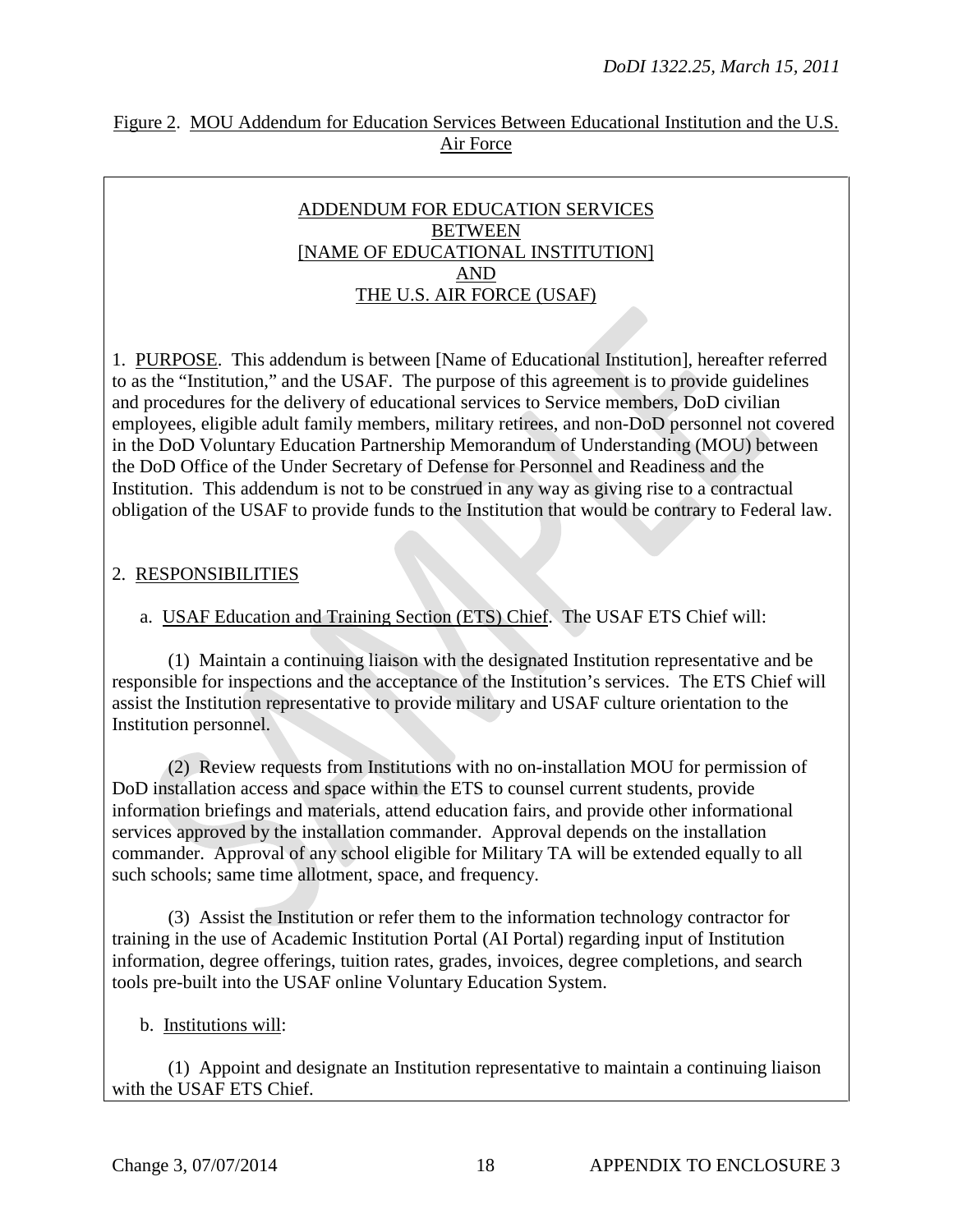## Figure 2. MOU Addendum for Education Services Between Educational Institution and the U.S. Air Force, Continued

(2) Provide general degree requirements to each member for his or her educational program and the ETS as soon as he or she makes known their intention to register with the Institution and while awaiting final evaluation of transfer credits.

(3) Assume responsibility for the administration and proctoring of all course examinations not normally administered and proctored within the traditional, in-the-classroom setting.

(4) Provide to airmen, upon their request, information on Institution policies including, but not limited to, course withdrawal dates and penalties, course cancellation procedures, course grade publication, and policy regarding incompletion of a course. Face-to-face counseling is not required.

(5) Register and use the AI Portal to input Institution basic information, degree offerings, tuition rates, invoice submission, course grades submission, degree completions, and to pull preestablished educational institution reports while conducting business with the USAF.

(6) Submit one consolidated invoice per term via the AI Portal for each class in which active duty military airmen are enrolled using Mil TA. Submission will be made during the term, no earlier than after the final add/drop/census date, and no later than 30 calendar days after the end of the term.

(7) Submit course grades via the AI Portal for each class in which active duty military airmen are enrolled using Mil TA. Submission will be made no later than 30 calendar days after the end of the term.

(8) Adopt the AI Portal procedures for all payment processing. Institutions with a current waiver may continue to participate at the discretion of Air Force Voluntary Education Branch.

(9) Provide a list of program graduates via the AI Portal consisting of student name, program title, program type (such as bachelor's degree), and date of graduation no later than 30 calendar days after the end of the term in which graduation requirements are completed. If the AI Portal is not available, provide directly to the base Education and Training Section.

c. Institutions with no on-installation MOU are authorized to request permission for DoD installation access and space within the ETS to counsel current students, provide information briefings and materials, attend education fairs, and other informational services. Approval depends on the installation commander. If approval is granted, then all other permissions will be authorized equally for any school eligible for Military TA; the same time allotment, space, and frequency.

d. All Institutions with an on-installation MOU or invitation for an on-installation activity,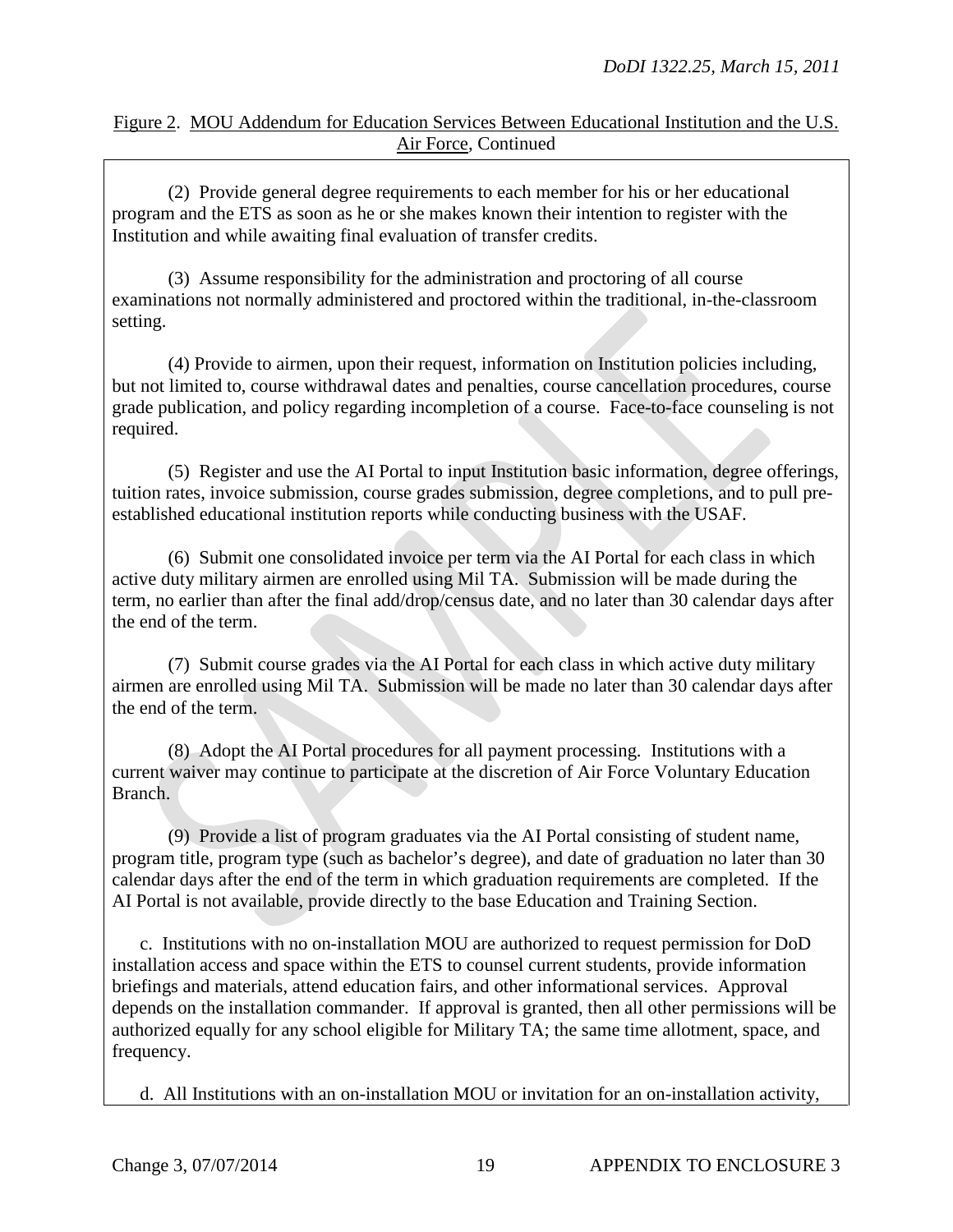such as an educational fair, are authorized to counsel or provide information on any of their programs.

## 3. ADDITIONAL GUIDELINES

a. In addition to DoD policy outlined in the DoD Voluntary Education Partnership MOU, the authorization of Mil TA is further governed by Air Force Instruction 36-2306, as well as applicable policy and guidance.

b. DoD installation access of non-DoD and non-installation personnel is at the discretion of the installation commander. Access once provided can be revoked at any time due to military necessity or due to conduct that violates DoD installation rules or policies.

 c. No off-base school will be given permanent space or scheduled for regularly recurring time on-base for student counseling.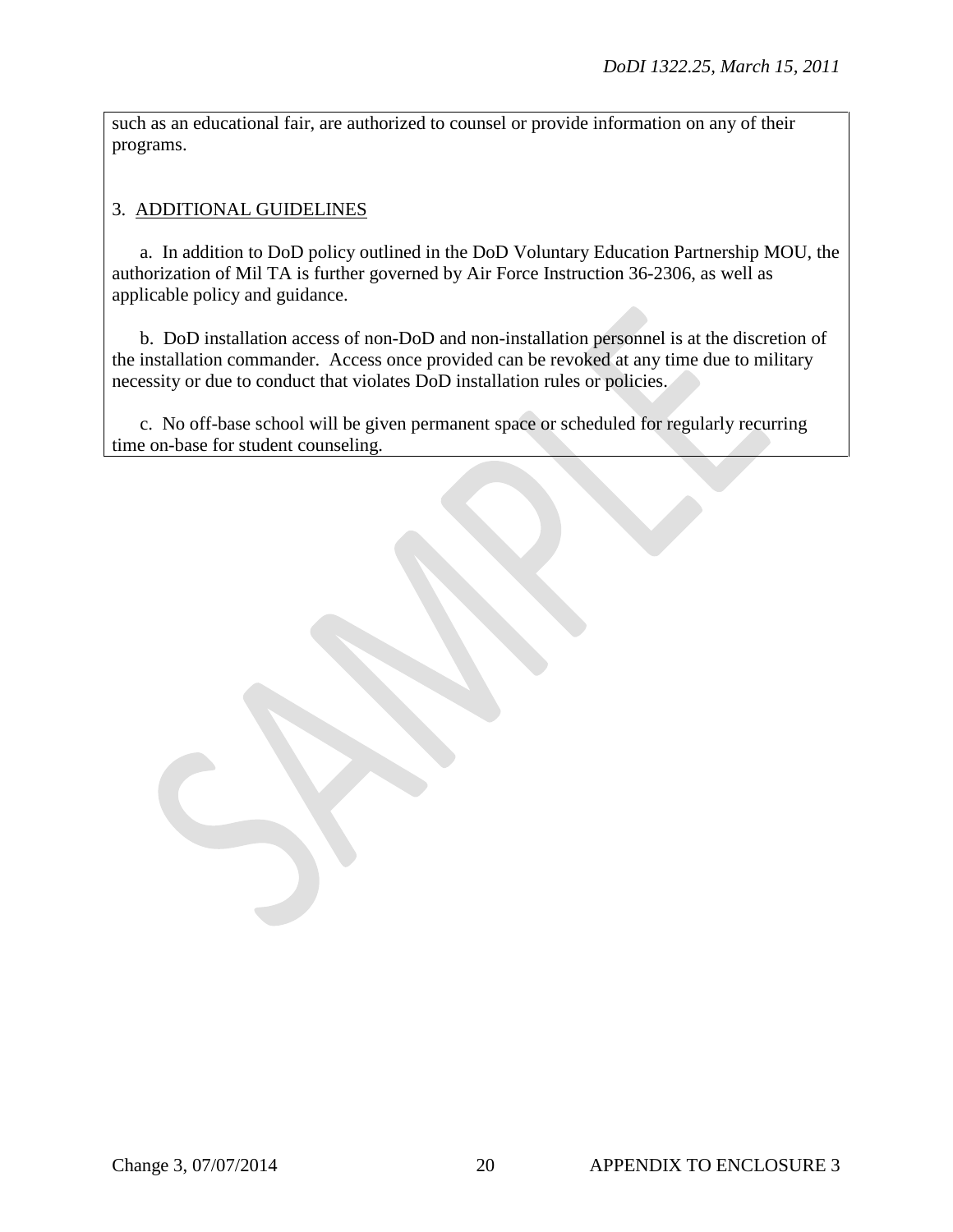|      |  |  | Figure 3. MOU Addendum for Education Services Between Educational Institution and the U.S. |  |  |  |  |  |  |
|------|--|--|--------------------------------------------------------------------------------------------|--|--|--|--|--|--|
| Army |  |  |                                                                                            |  |  |  |  |  |  |

## ADDENDUM FOR EDUCATION SERVICES **BETWEEN** [NAME OF EDUCATIONAL INSTITUTION] AND THE U.S. ARMY

1. PURPOSE. This addendum is between [Name of Educational Institution], hereafter referred to as the "Institution," and the U.S. Army. The purpose of this agreement is to provide guidelines and procedures for the delivery of educational services to Service members, DoD civilian employees, eligible adult family members, military retirees, and non-DoD personnel not covered in the DoD Voluntary Education Partnership Memorandum of Understanding (MOU) between the DoD Office of the Under Secretary of Defense for Personnel and Readiness and the Institution. This addendum is not to be construed in any way as giving rise to a contractual obligation of the U.S. Army to provide funds to the Institution that would be contrary to Federal law.

## 2. RESPONSIBILITIES

a. Army Education Services Officer (ESO). In support of this addendum, the Army ESO will maintain a continuing liaison with a designated Institution representative and be responsible for inspections and the acceptance of the Institution's services. The ESO will provide assistance to the Institution representative to provide military and Army culture orientation to the Institution personnel.

b. Institution. The Institution will:

(1) Appoint and designate an Institution representative to maintain a continuing liaison with the Army ESO.

(2) Adopt the GoArmyEd processes. GoArmyEd is the Army Continuing Education System (ACES) centralized and streamlined management system for the Army's postsecondary voluntary education programs. Existing MOUs or Memorandums of Agreement, Tri-Services contracts, or other contracts that Institutions may have with DoD installations and ACES remain in place and will be supplemented with DoD Instruction 1322.25.

(3) Agree to all of the terms in the ACES policies and procedures, available at https://www.hrc.army.mil/site/education/GoArmyEd\_School\_Instructions.html, such as invoicing, grades, reports, library references, etc. For non-Letter of Instruction (LOI) institutions satisfying paragraph 3.f. of this MOU, any requirements in ACES policies and procedures requiring institutions to be a member of SOC are hereby waived.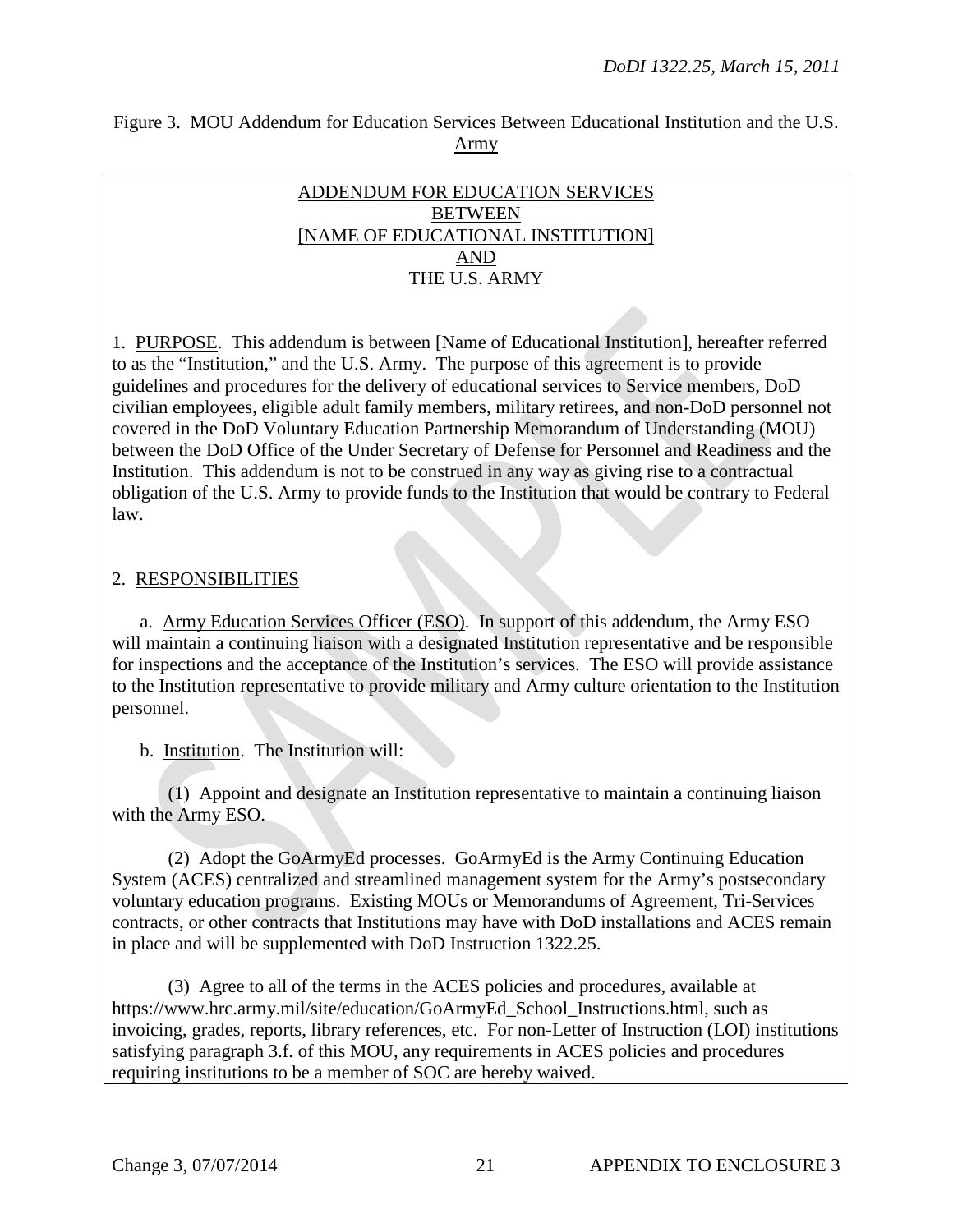(4) Institutions currently participating with GoArmyEd as LOI and non-LOI schools, may continue to do so at the discretion of Headquarters, ACES. Non-LOI schools will be subject to the requirements of paragraphs 2.b.(2) and 2.b.(3) of this MOU only to the extent that their existing non-LOI agreement with the U.S. Army provides.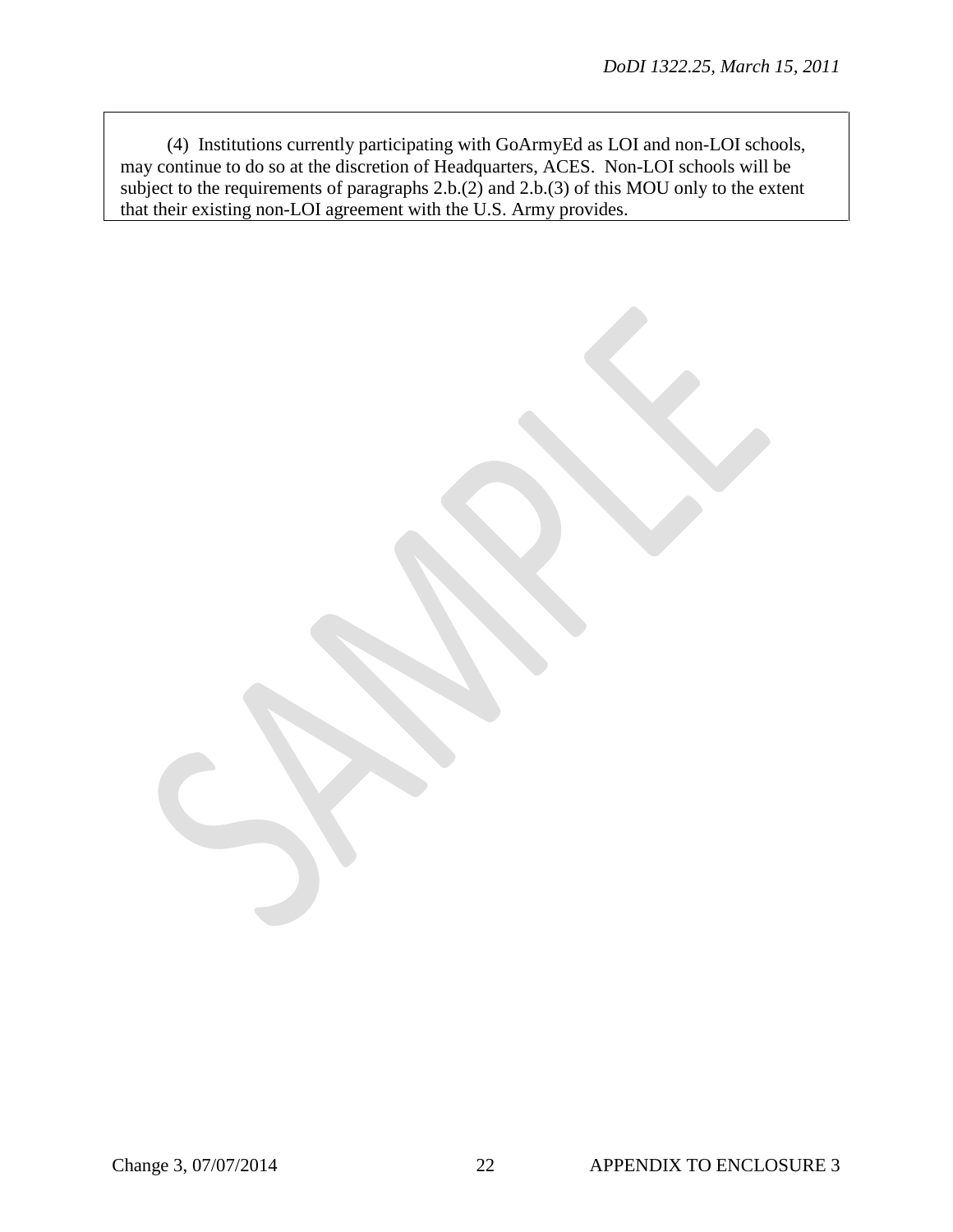#### Figure 4. MOU Addendum for Education Services Between Educational Institution and the U.S. Marine Corps

#### ADDENDUM FOR EDUCATION SERVICES BETWEEN [NAME OF EDUCATIONAL INSTITUTION] AND THE U.S. MARINE CORPS

1. PURPOSE. This addendum is between [Name of Educational Institution], hereafter referred to as the "Institution," and the U.S. Marine Corps. The purpose of this agreement is to provide guidelines and procedures for the delivery of educational services to Service members, DoD civilian employees, eligible adult family members, military retirees, and non-DoD personnel not covered in the DoD Voluntary Education Partnership Memorandum of Understanding between the DoD Office of the Under Secretary of Defense for Personnel and Readiness and the Institution. This addendum is not to be construed in any way as giving rise to a contractual obligation of the U.S. Marine Corps to provide funds to the Institution that would be contrary to Federal law.

### 2. RESPONSIBILITIES

a. Marine Corps Education Services Officer (ESO). In support of this addendum, the Marine Corps ESO will maintain a continuing liaison with a designated Institution representative and be responsible for inspections and the acceptance of the Institution's services. The ESO will provide assistance to the Institution representative to provide military and Marine Corps culture orientation to the Institution personnel.

b. Institution. The Institution will:

(1) Appoint and designate an Institution representative to maintain a continuing liaison with the Marine Corps ESO.

(2) Provide open enrollment during a designated time period in courses conducted through media (e.g., portable media devices or computer-aided). Those courses will be on an individual enrollment basis.

(3) When operating on a Marine Corps installation, provide all required equipment when the Institution provides instruction via media.

 (4) When operating on a Marine Corps installation, provide library services to the Marine Corps installation for students in the form of research and reference materials (e.g., books, pamphlets, magazines) of similar quality to the support provided students on the institution's home campus. Services will also include research and reference material in sufficient quantity to meet curriculum and program demands. Materials will be, at a minimum, the required readings of the instructor(s) for a particular course or program, or the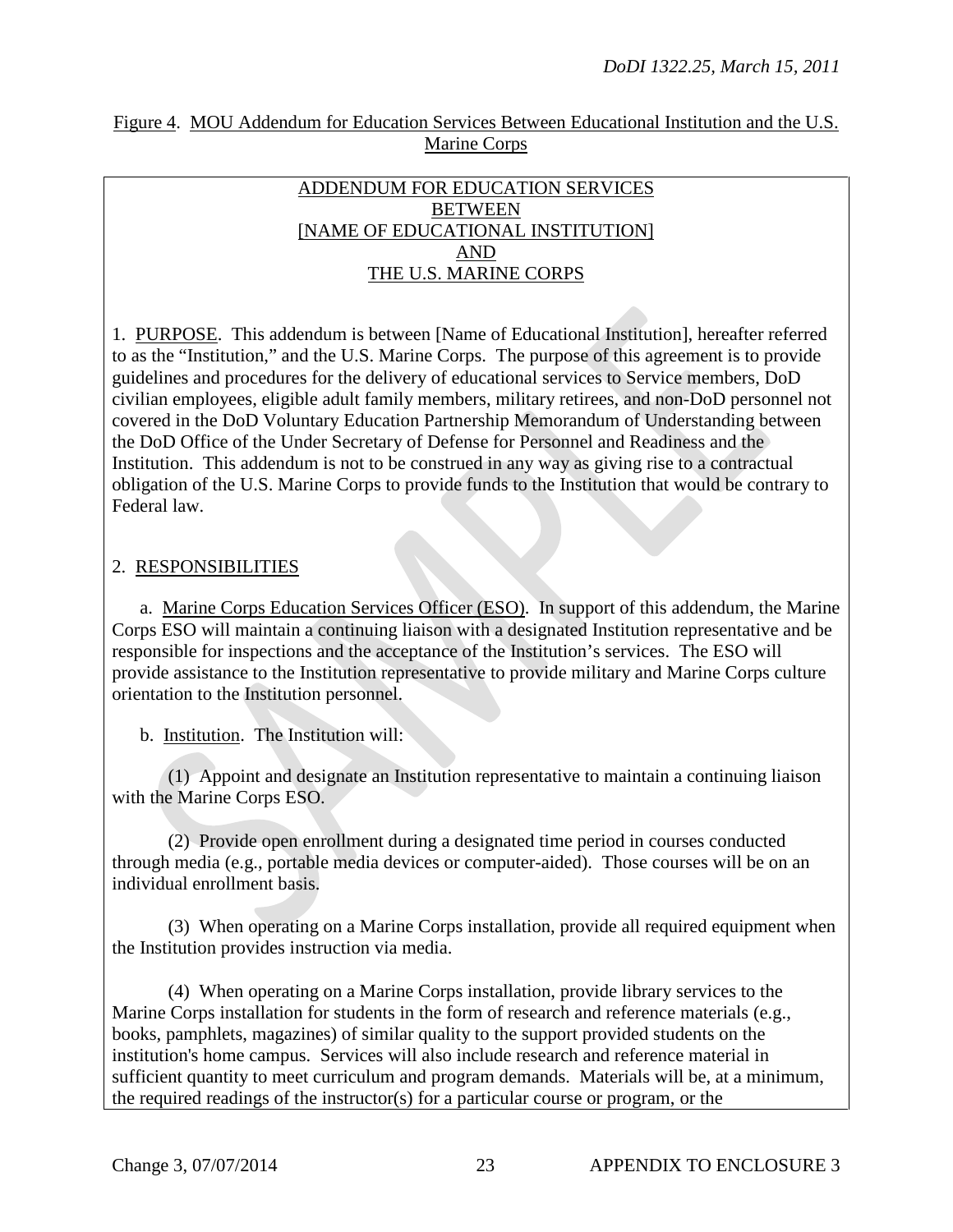### Figure 4. MOU Addendum for Education Services Between Educational Institution and the U.S. Marine Corps, Continued

ability for the student to request a copy of such material, from the institution's main library, without any inconvenience or charge to the student (e.g., a library computer terminal that may allow students to order material and have it mailed to their residence).

(5) Permit employment of off-duty military personnel or Government civilian employees by the institution, provided such employment does not conflict with the policies set forth in DoD Regulation 5500.7-R. However, Government personnel employed in any way in the administration of this addendum will be excluded from such employment because of conflict of interest.

## 3. BILLING PROCEDURES AND FORMAL GRADES

a. Comply with wide area work flow process for invoicing tuition assistance available at https://www.navycollege.navy.mil/links.

b. Grades will be submitted through the Navy College Management Information System grade entry application.

 c. Grade reports will be provided to the Naval Education and Training Professional Development and Technology Center within 30 days of term ending date or completion of the course, whichever is earlier.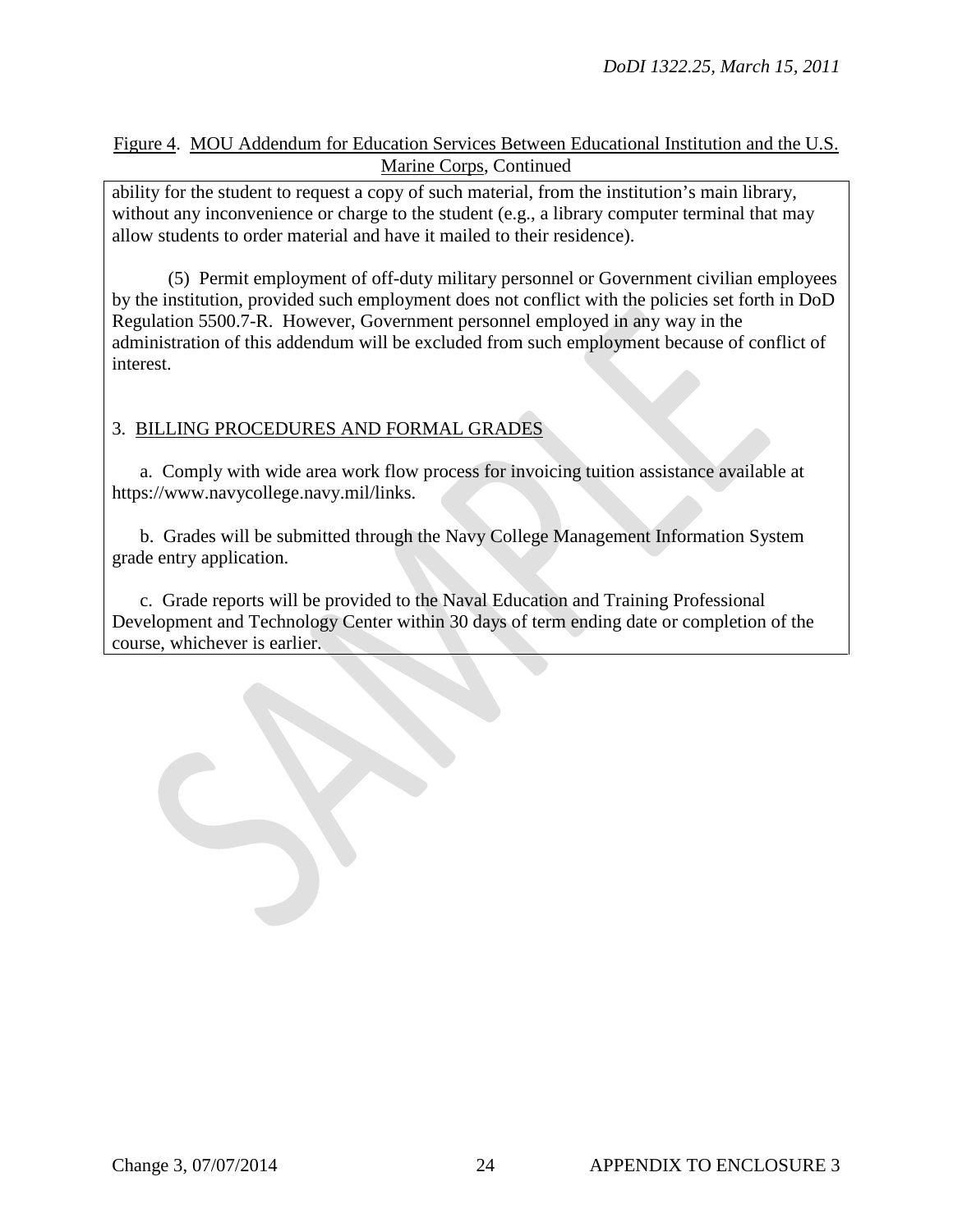#### Figure 5. MOU Addendum for Education Services Between Educational Institution and the U.S. Navy

#### ADDENDUM FOR EDUCATION SERVICES BETWEEN [NAME OF EDUCATIONAL INSTITUTION] AND THE U.S. NAVY

1. PURPOSE. This addendum is between [Name of Educational Institution], hereafter referred to as the "Institution," and the U.S. Navy. The purpose of this agreement is to provide guidelines and procedures for the delivery of educational services to Service members, DoD civilian employees, eligible adult family members, military retirees, and non-DoD personnel not covered in the DoD Voluntary Education Partnership Memorandum of Understanding between the DoD Office of the Under Secretary of Defense for Personnel and Readiness and the Institution. This addendum is not to be construed in any way as giving rise to a contractual obligation of the Department of the Navy to provide funds to the Institution that would be contrary to Federal law.

### 2. RESPONSIBILITIES

a. Commanding Officer Responsible for Execution of the Voluntary Education Program. The commanding officer responsible for execution of the voluntary education program will:

(1) Determine the local voluntary education program needs for the Navy population to be served and recommend to the installation commander the educational programs to be offered on the base.

(2) Administer this agreement and provide program management support.

(3) Manage the Navy College Program Distance Learning Partnership (NCPDLP) agreements.

b. Navy College Office (NCO). In support of this addendum, the NCO will maintain a continuing liaison with the designated Institution representative and be responsible for inspections and the acceptance of the Institution's services. The NCO will provide assistance to the Institution representative to provide military and Navy culture orientation to the Institution personnel.

c. Institution. The Institution will:

(1) If a distance learning partner institution:

(a) Comply with NCPDLP agreements, if an institution participates in NCPDLP.